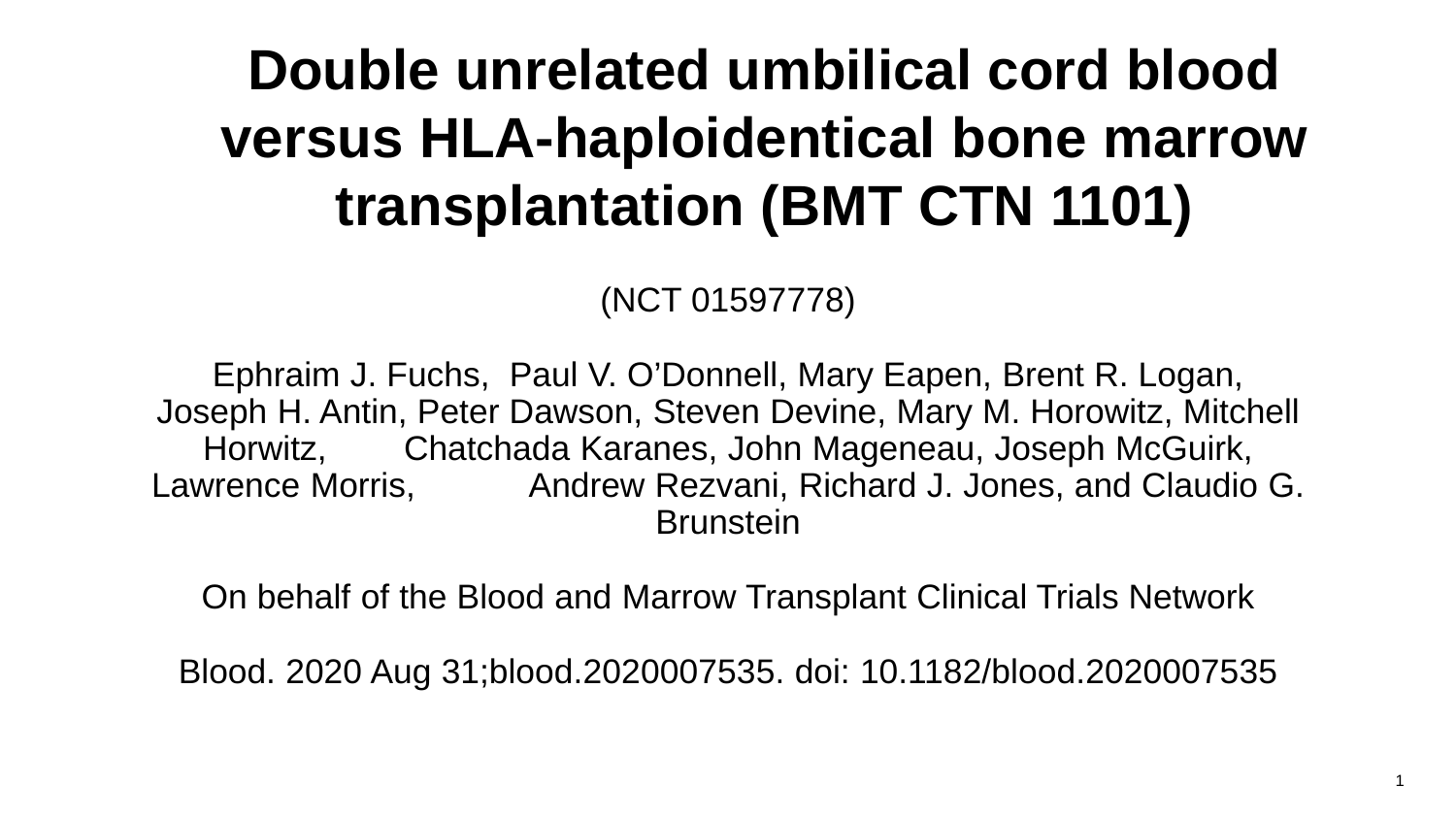### **Conflict of interest**

Research funding: GamidaCell, Magenta, Astex, FateTherapeutics

Advisory Board: AlloVir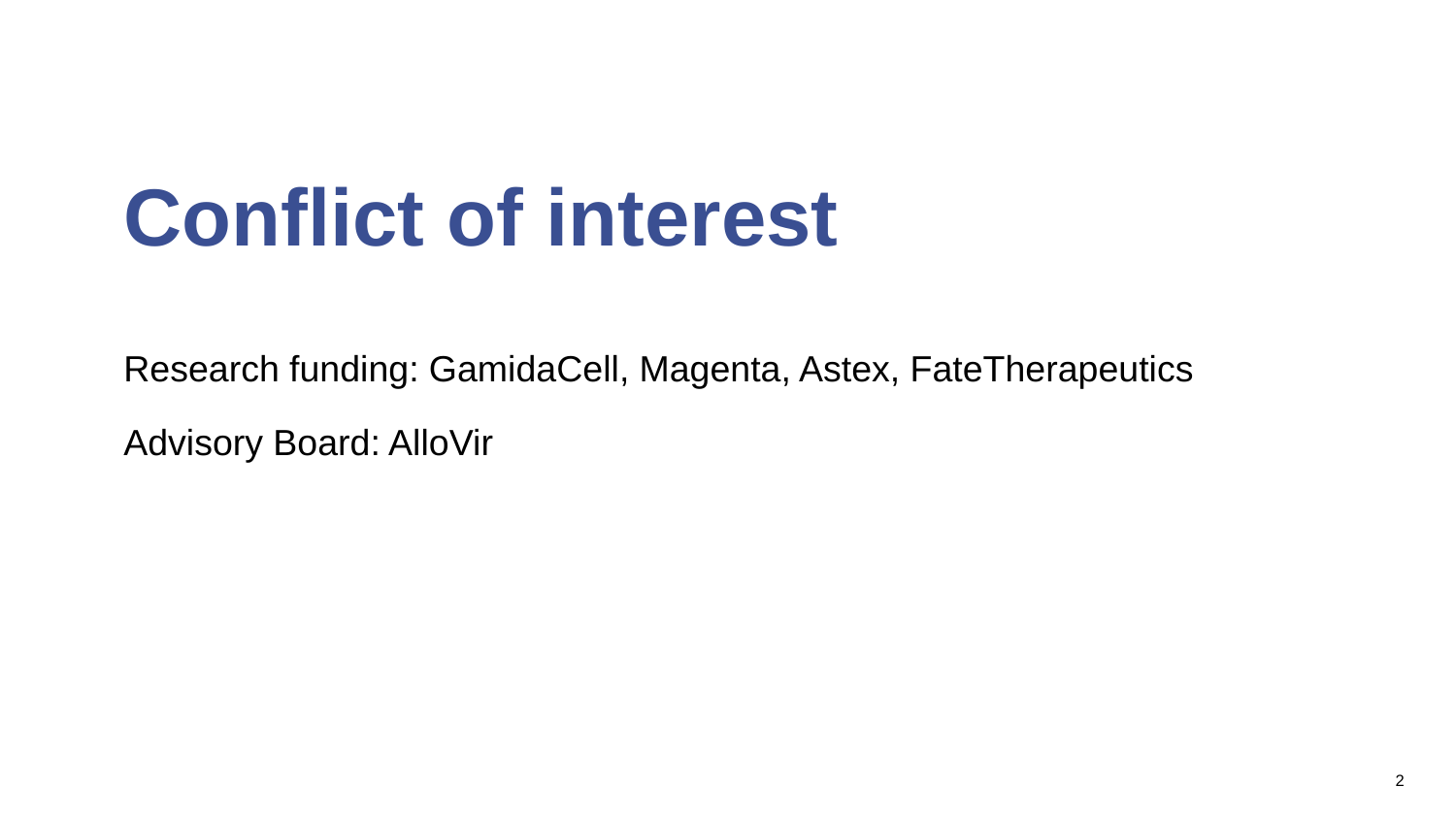# **Hypothesis**

**As compared to dUCB, haplo-BM would have a 15% higher 2-year PFS.**

- **Null hypothesis: no difference in 2-year PFS between treatment arms**
- **Target sample size of 205 per group to maintain type I error of 5% while providing 80% statistical power for a two-sided test to detect a 15% increase in 2-year PFS in haplo-BM arm**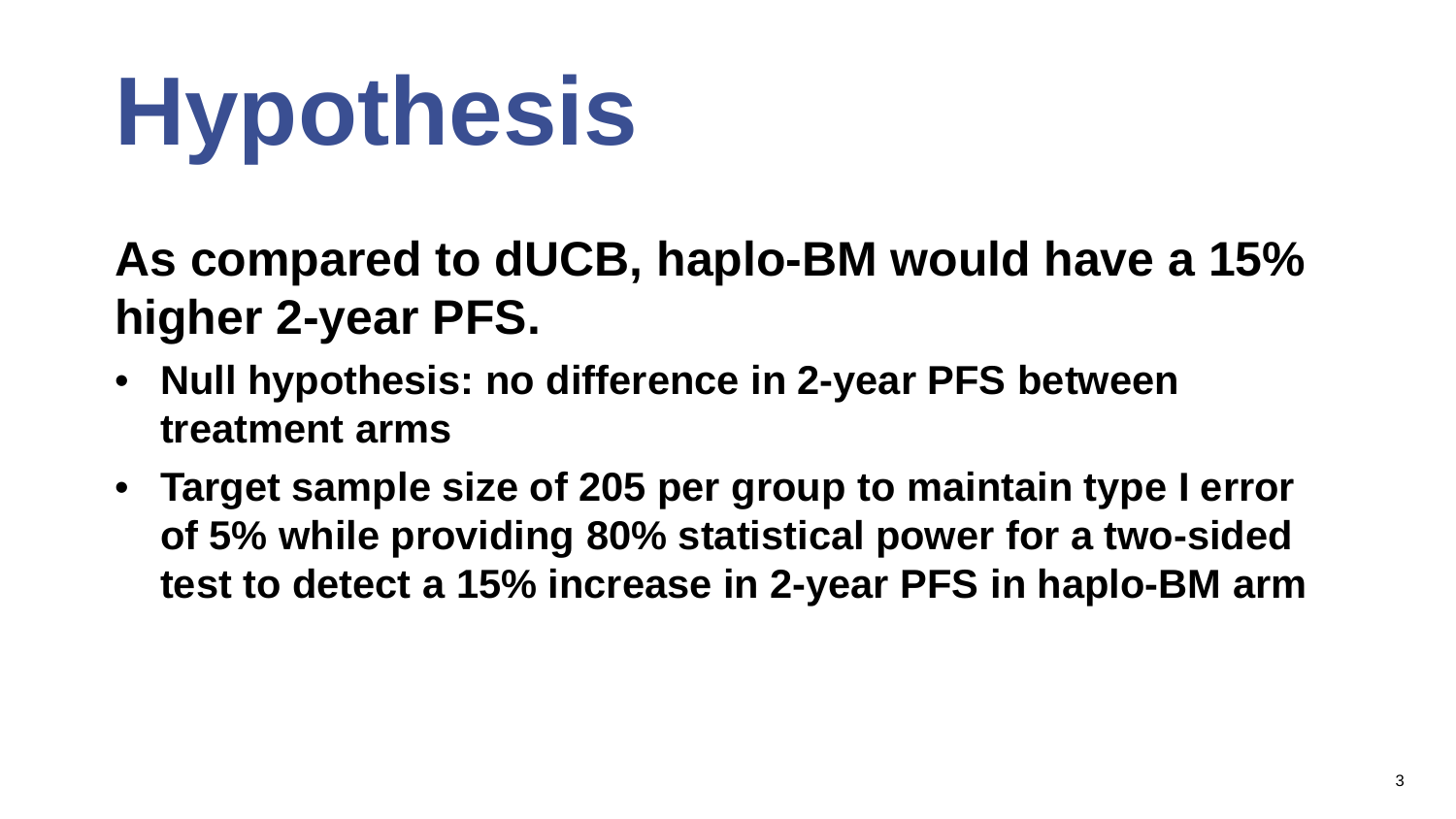# **Study Design**

- **Phase III, randomized trial of RIC: dUCB versus haplo-BM**
- **Hematologic malignancy (acute leukemia / lymphoma)**
- **Primary endpoint: progression-free survival at 2 years**
- **Intent-to-treat analysis from time of randomization**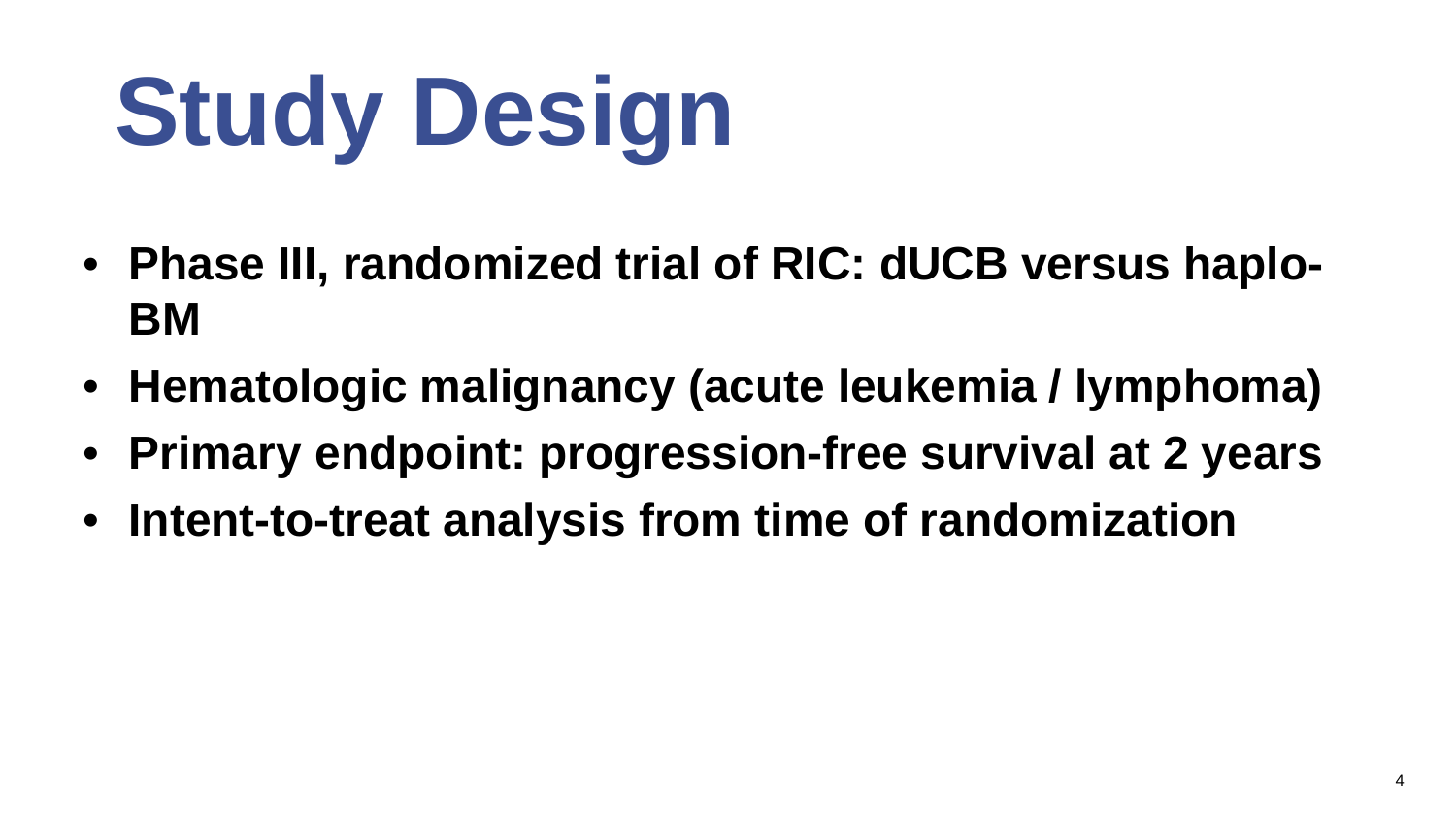## **Accrual**

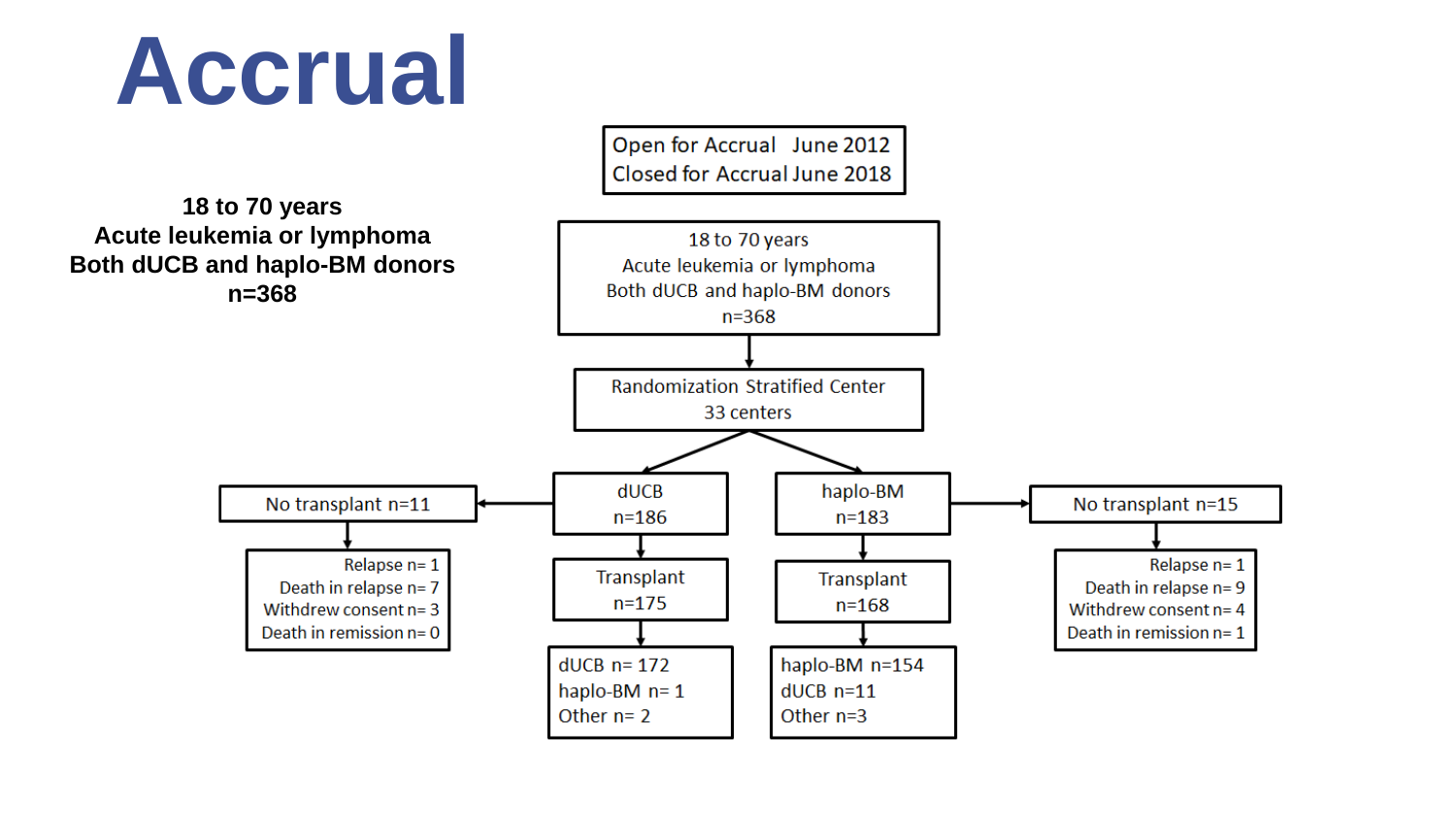### **Characteristics: Acute Leukemia**

|                                                    | <b>dUCB</b><br>$N = 186$ | haplo-BM<br>$N = 182$ |
|----------------------------------------------------|--------------------------|-----------------------|
| Disease status: 1 <sup>st</sup> complete remission | 74%                      | 85%                   |
| Disease status: 2 <sup>nd</sup> complete remission | 26%                      | 15%                   |
| Disease status: $\geq 3^{rd}$ complete remission   |                          | $< 1\%$               |
| Cytogenetic risk                                   |                          |                       |
| <b>Cytogenetic risk Favorable</b>                  | 13%                      | 15%                   |
| Cytogenetic risk Intermediate                      | 46%                      | 41%                   |
| <b>Cytogenetic risk Poor</b>                       | 32%                      | 33%                   |
| Cytogenetic risk Not reported                      | 10%                      | 12%                   |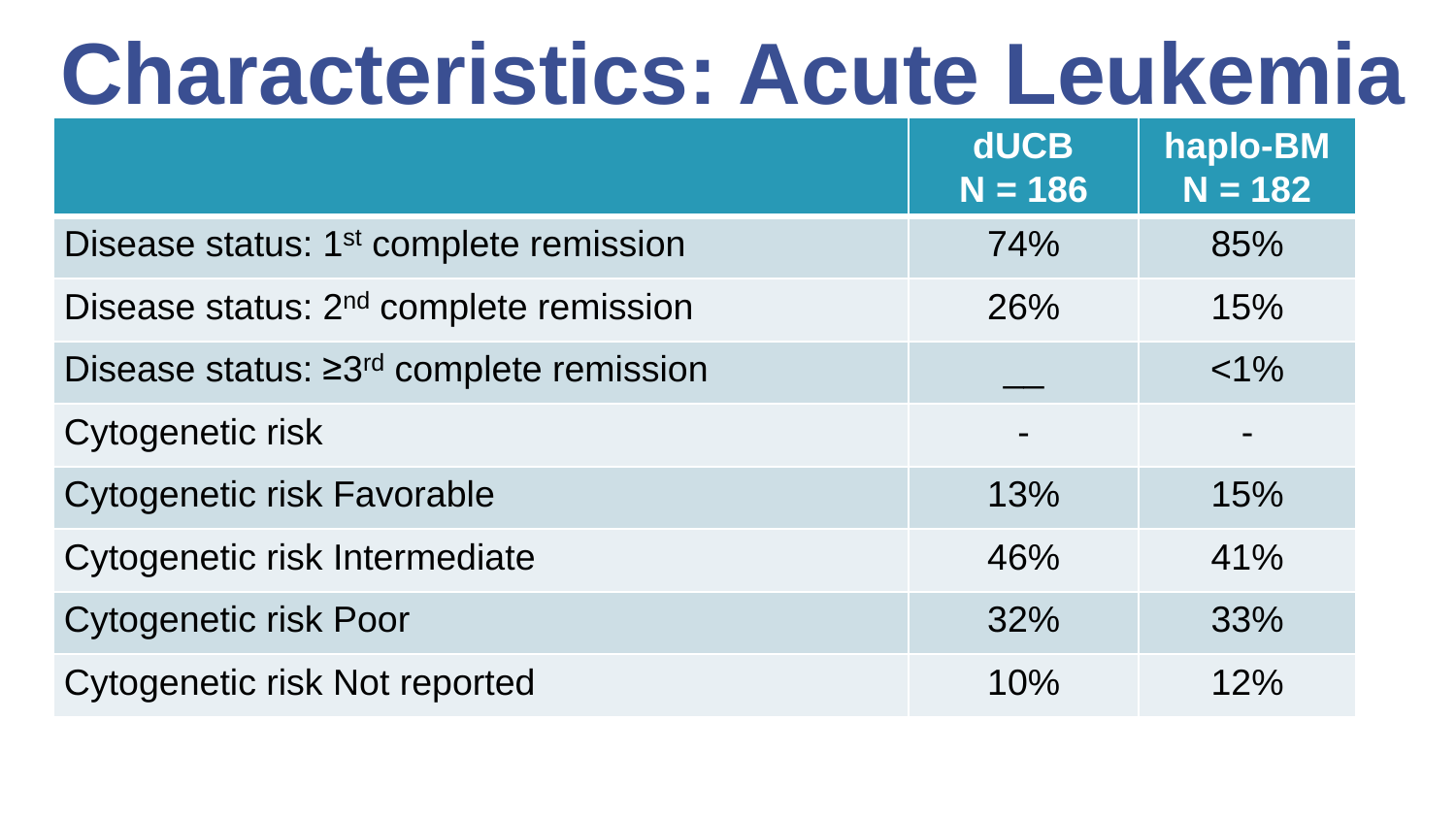## **Characteristics: Lymphoma**

| <b>Disease status</b>           | <b>dUCB</b><br>$N = 186$ | haplo-BM<br>$N = 182$ |
|---------------------------------|--------------------------|-----------------------|
| Complete response               | 39%                      | 32%                   |
| Partial response                | 48%                      | 57%                   |
| Follicular or other non-Hodgkin | 14%                      | $11\%$                |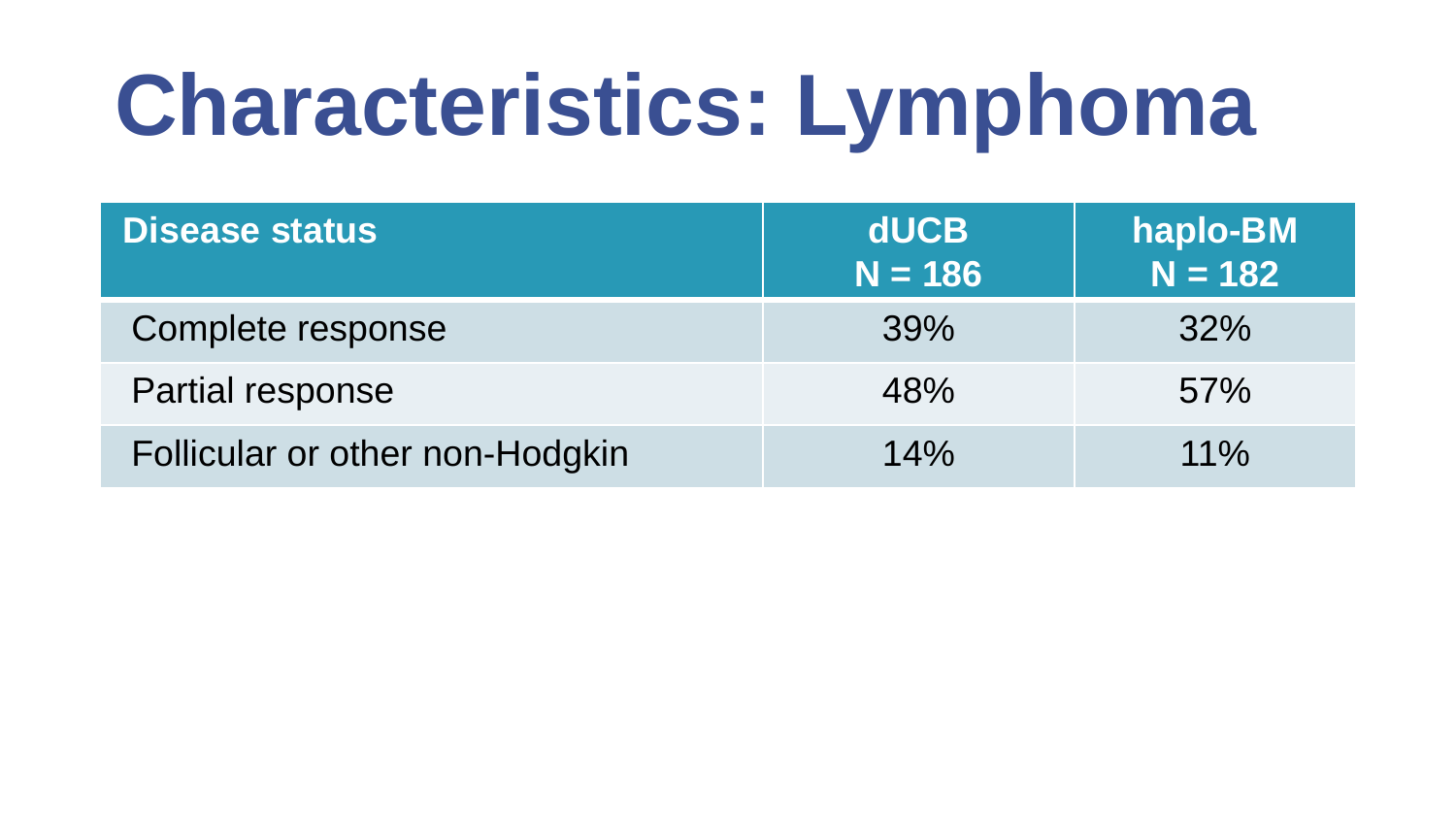## **Graft Characteristics**

|                       | <b>dUCB</b><br>$N = 175$ | haplo-BM<br>$N = 167$  |
|-----------------------|--------------------------|------------------------|
| TNC infused, median,  | $2.95(1.85 - 4.32)x$     | $2.68$ (1.87 – 3.63) x |
| <b>IQR</b>            | $10^7$ /kg               | $10^8$ /kg             |
| CD34 infused, median, | $1.30(0.70 - 2.30)x$     | 2.87 $(1.44 - 3.86) x$ |
| <b>IQR</b>            | 10 <sup>5</sup> /kg      | $10^6$ /kg             |
| CD3 infused, median,  | $5.50(1.90 - 8.20)x$     | 2.96 $(2.24 - 4.28) x$ |
| <b>IQR</b>            | $10^6$ /kg               | $10^7$ /kg             |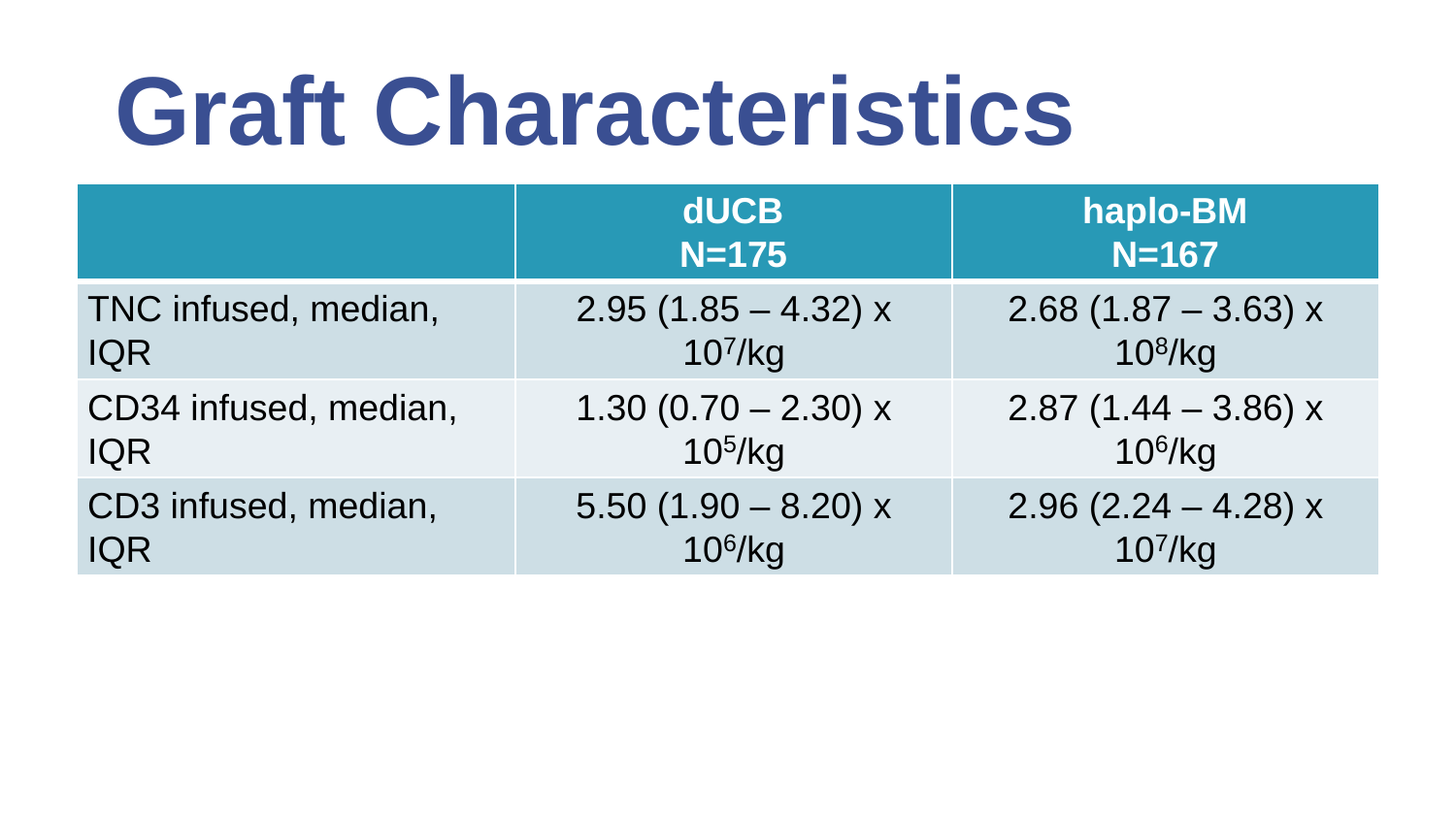## **Results by Intention-to-treat**

#### **from the time of randomization:**

- Progression-free-survival
- Treatment-related mortality
- Relapse/Progression
- Overall survival

#### **by treatment arm:**

- Neutrophil recovery
- Platelet recovery
- Acute GVHD
- Chronic GVHD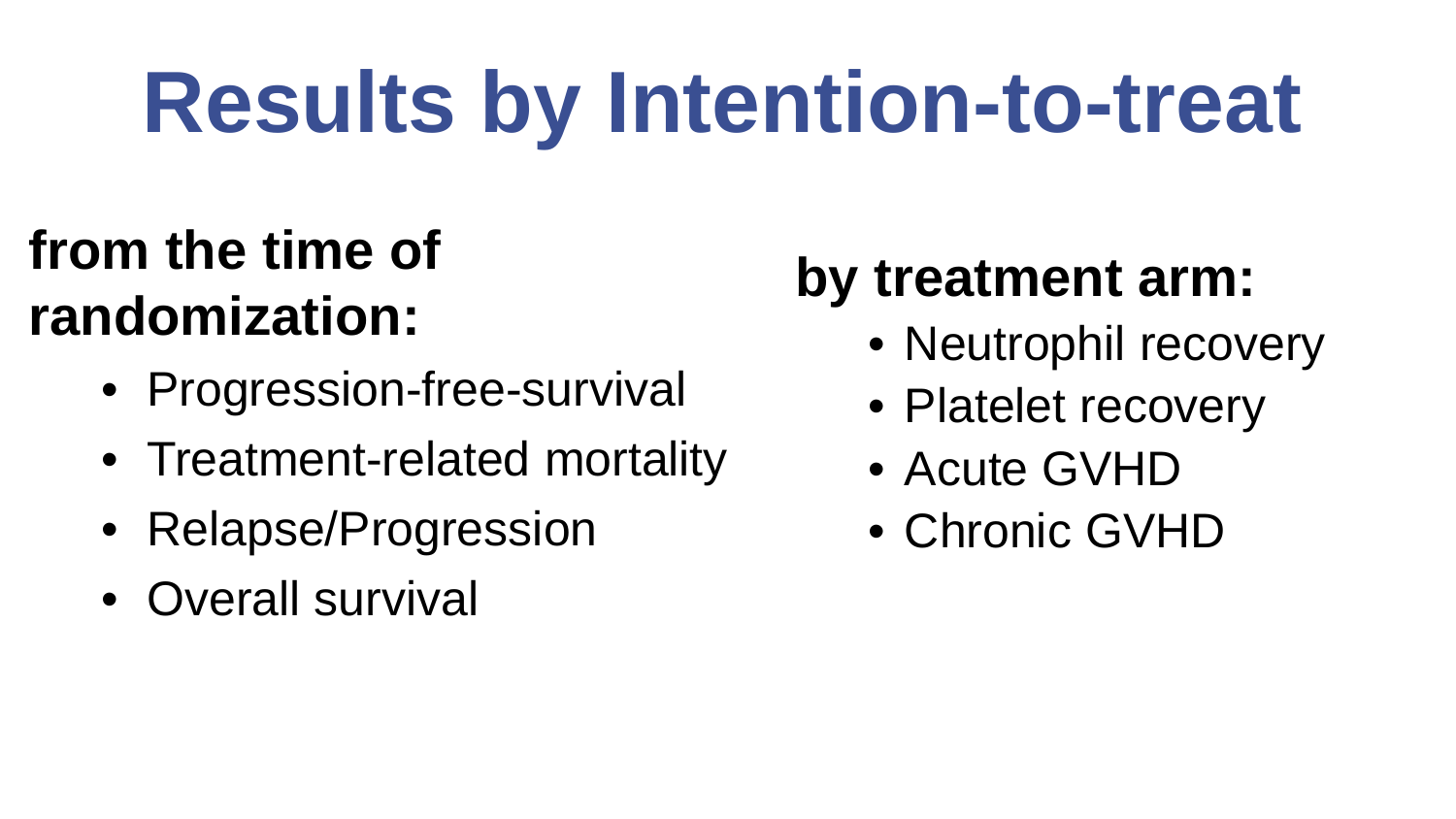### **Primary Endpoint –Progression-Free Survival at 2 yrs.**



| Intention-to-<br>treat               | <b>dUCB</b>         | haplo-BM            |
|--------------------------------------|---------------------|---------------------|
| Number of<br>events                  | 117                 | 104                 |
| PFS at 2 yrs.                        | 35%                 | 41%                 |
| 95% Conf.<br>interval                | 28%-42%             | $34\% - 48\%$       |
| Median follow-up 25 months 25 months |                     |                     |
| Range                                | $20 - 26$<br>months | $23 - 25$<br>months |

**Δ=6.1% (95%CI -5% to 17%)**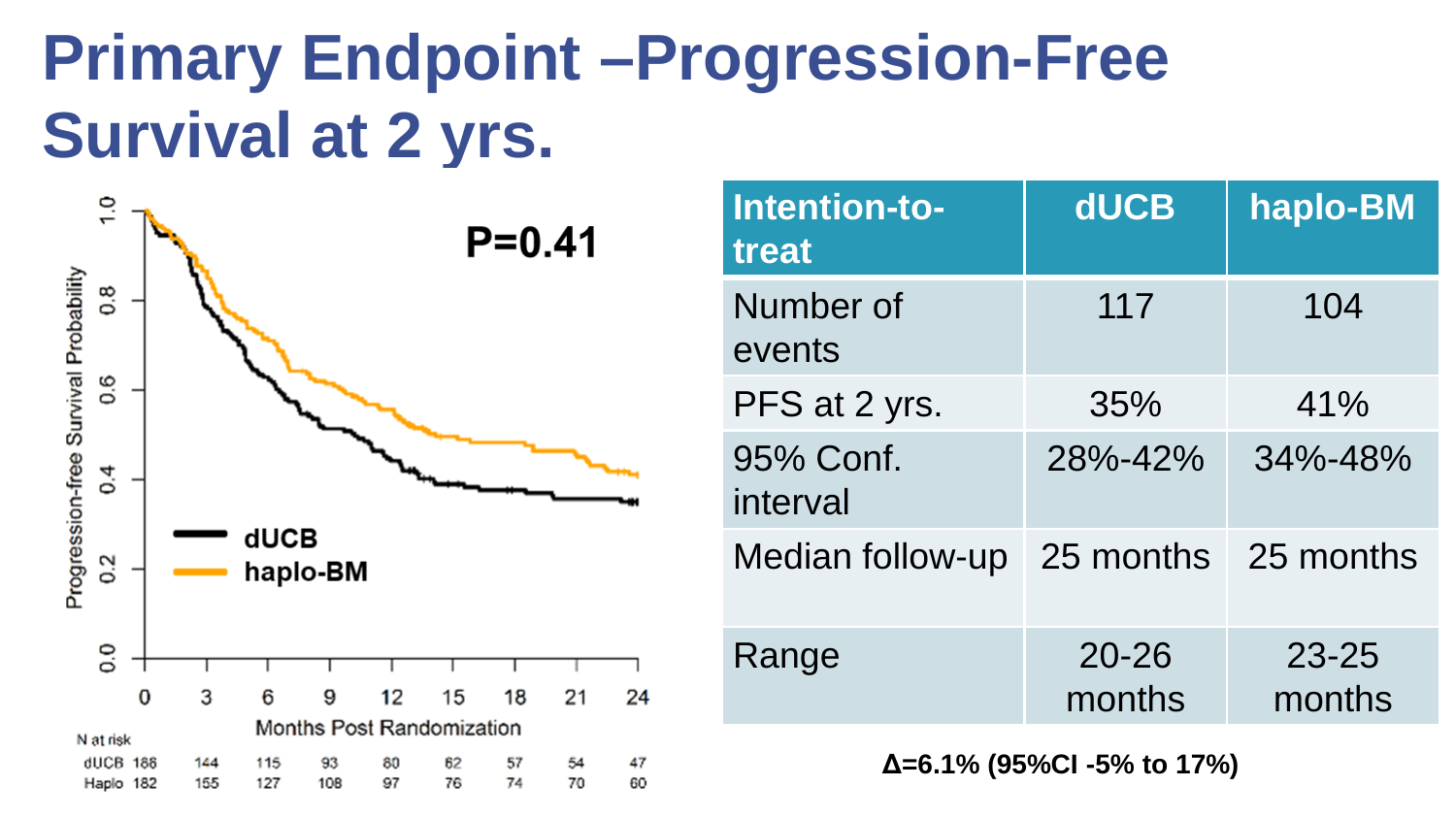#### **Multivariate Analysis: Progression-free Survival**

|             |                                | <b>Hazard Ratio</b><br>(95% confidence interval) | <b>P-value</b> |                |
|-------------|--------------------------------|--------------------------------------------------|----------------|----------------|
|             | Donor                          |                                                  | 0.060          |                |
|             | haplo-BM                       | 1.00                                             |                |                |
|             | <b>dUCB</b>                    | $1.30(0.99 - 1.70)$                              | 0.060          |                |
|             |                                | <b>Hazard Ratio</b><br>(95% confidence interval) |                | <b>P-value</b> |
|             | Adjusted for transplant center |                                                  |                |                |
| Donor       |                                |                                                  |                |                |
| Haplo-BM    |                                | 1.00                                             |                |                |
| <b>dUCB</b> |                                | $1.27(0.92 - 1.75)$                              |                | 0.162          |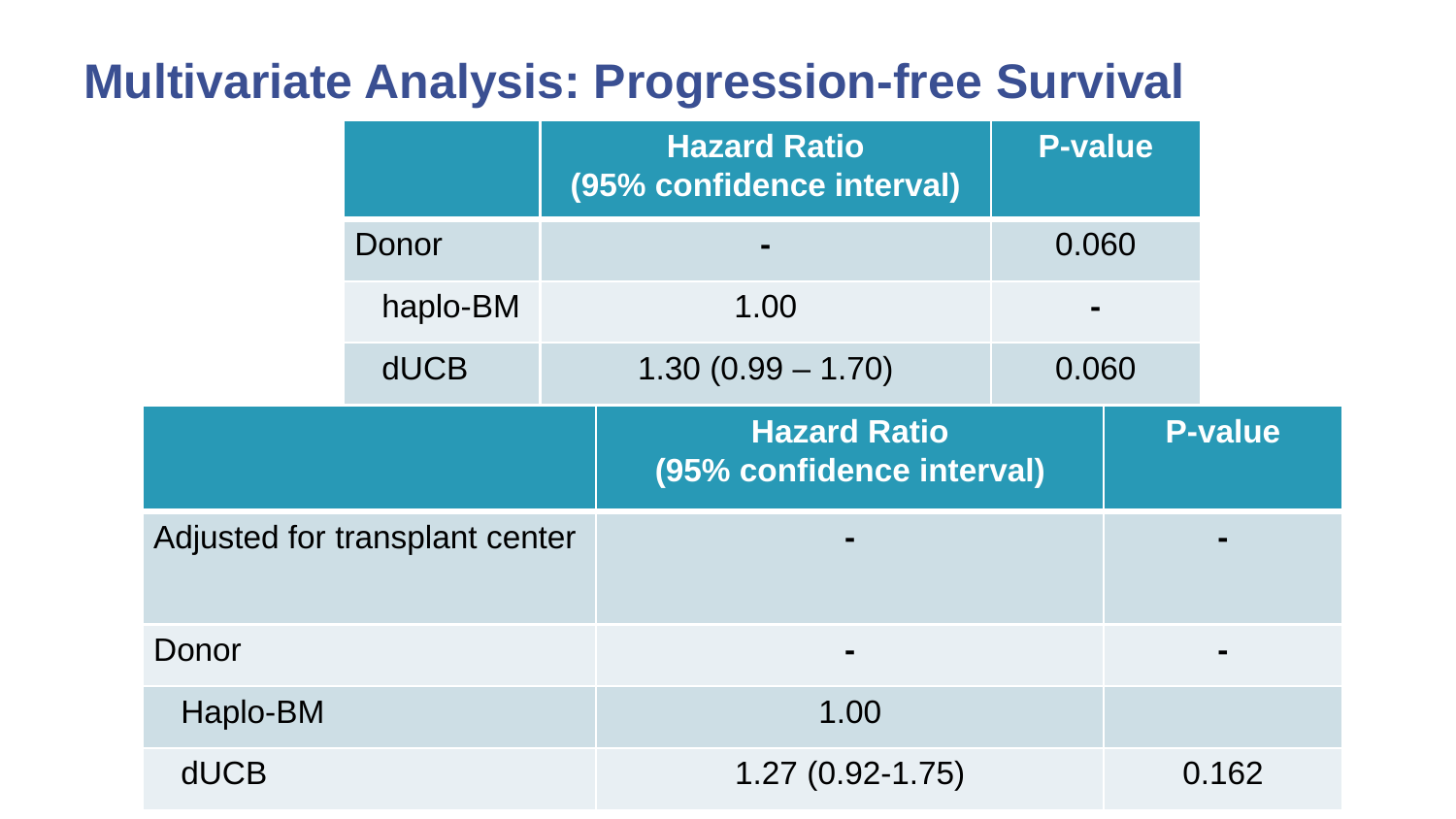#### **Multivariate Analysis: Progression-free Survival**

|                                             | <b>Hazard Ratio</b><br>(95% confidence interval) | <b>P-value</b> |
|---------------------------------------------|--------------------------------------------------|----------------|
| <b>Disease Risk</b>                         |                                                  | 0.029          |
| Acute leukemia, CR 1                        | 1.00                                             |                |
| Acute leukemia, CR 2 and<br>CR <sub>3</sub> | $0.91(0.62 - 1.34)$                              | 0.64           |
| Lymphoma, CR                                | $0.58(0.34 - 1.01)$                              | 0.053          |
| Lymphoma, PR                                | $1.51(1.04 - 2.20)$                              | 0.032          |
| Follicular lymphoma                         | $0.82(0.38 - 1.78)$                              | 0.621          |
| Age, >59 years at<br>randomization          | $1.00(0.76 - 1.32)$                              | 0.979          |
| Performance score, 90 - 100                 | $1.05(0.79 - 1.40)$                              | 0.742          |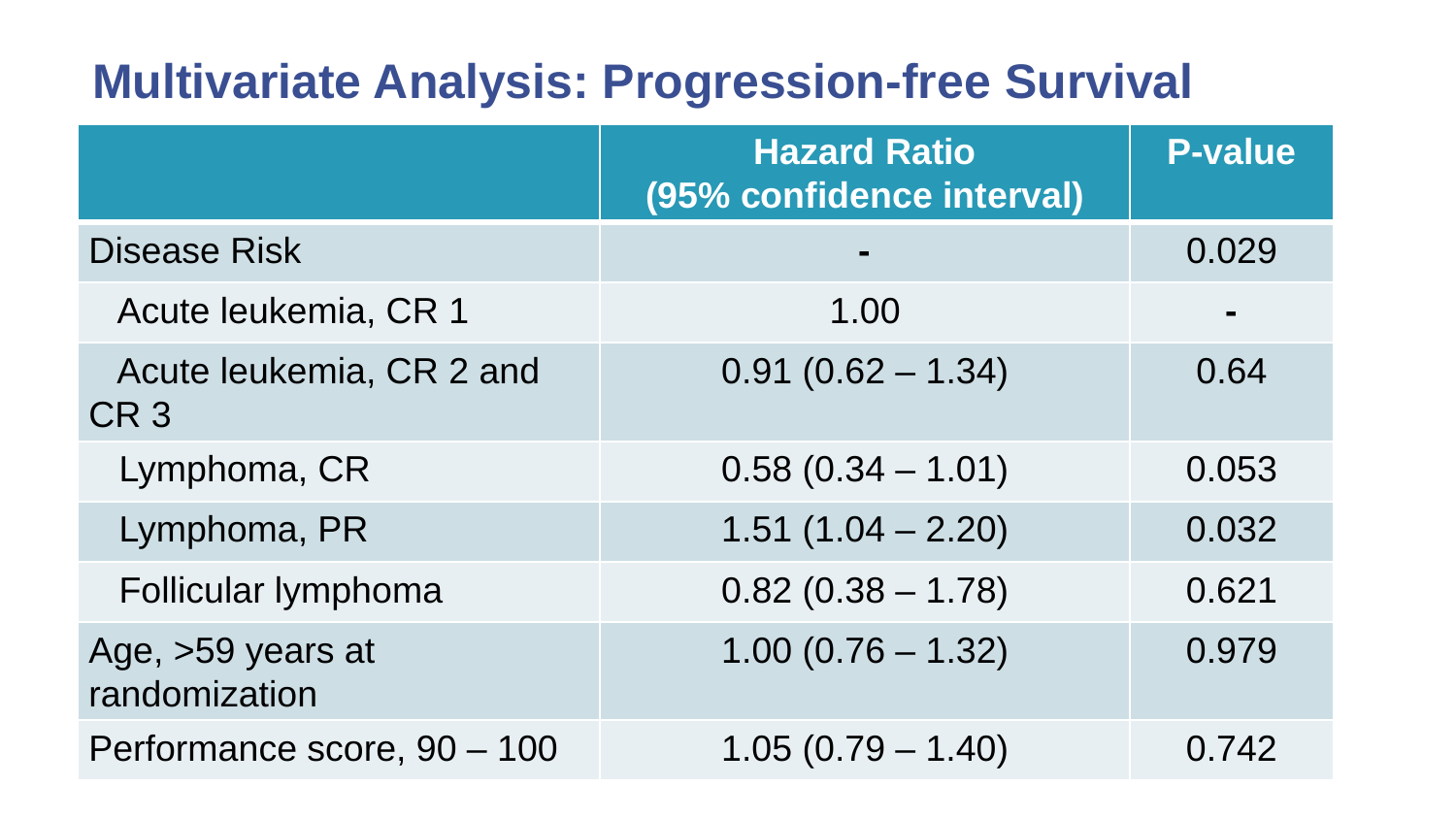### **Cumulative Incidence of Relapse at 2 yrs.**



| Intention-to-<br>treat | <b>dUCB</b> | haplo-BM                    |
|------------------------|-------------|-----------------------------|
| Relapse at 2 yrs.      | 47%         | 48%                         |
| 95% Conf.<br>interval  |             | $40\% - 54\% - 41\% - 56\%$ |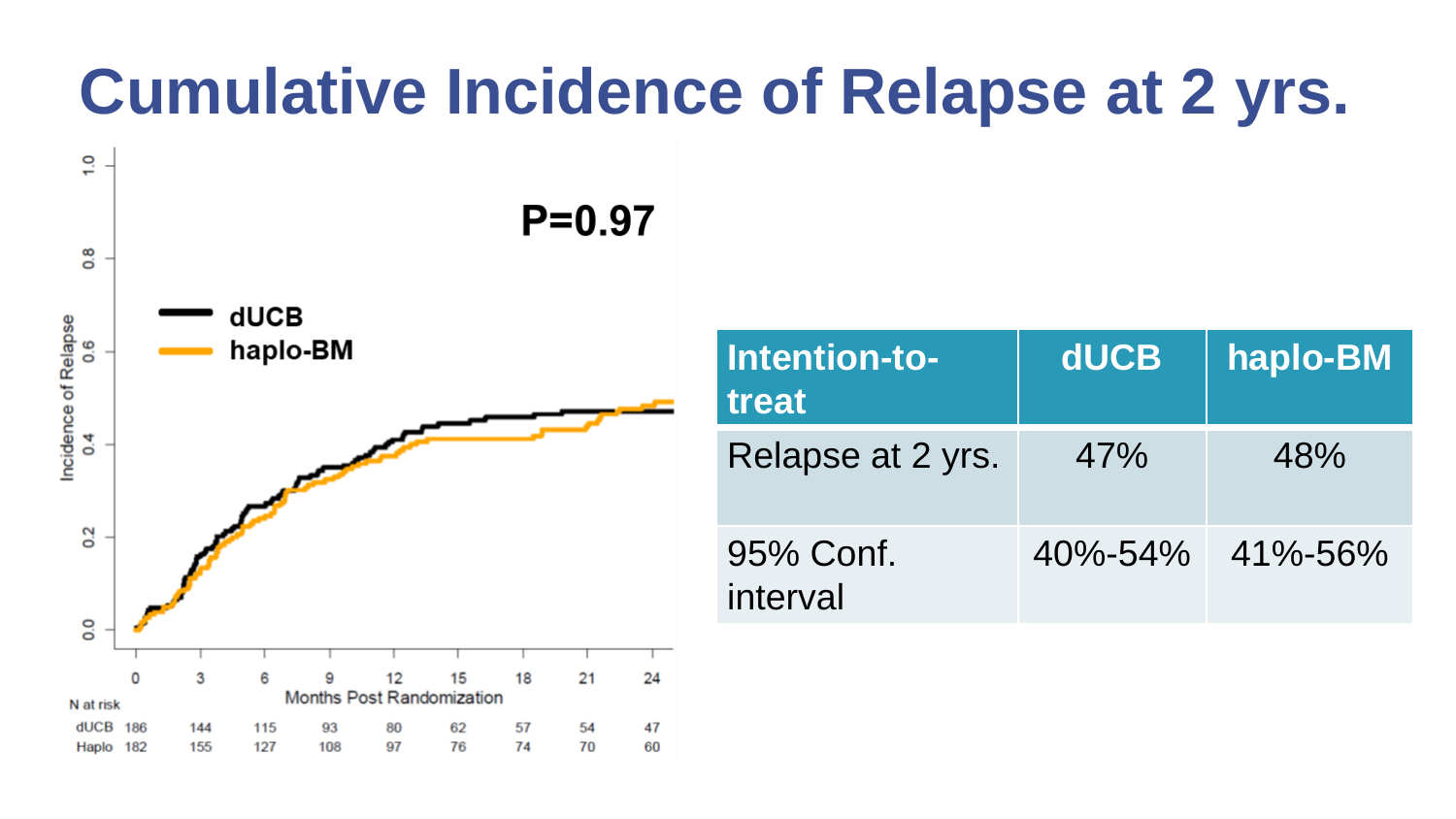#### **Cumulative Incidence of TRM at 2 yrs.**

 $P = 0.04$ 



 $\frac{0}{1}$ .

| Intention-to-<br>treat | dUCB          | haplo-BM |
|------------------------|---------------|----------|
| TRM at 2 yrs.          | 18%           | $11\%$   |
| 95% Conf.<br>interval  | $13\% - 24\%$ | 7%-16%   |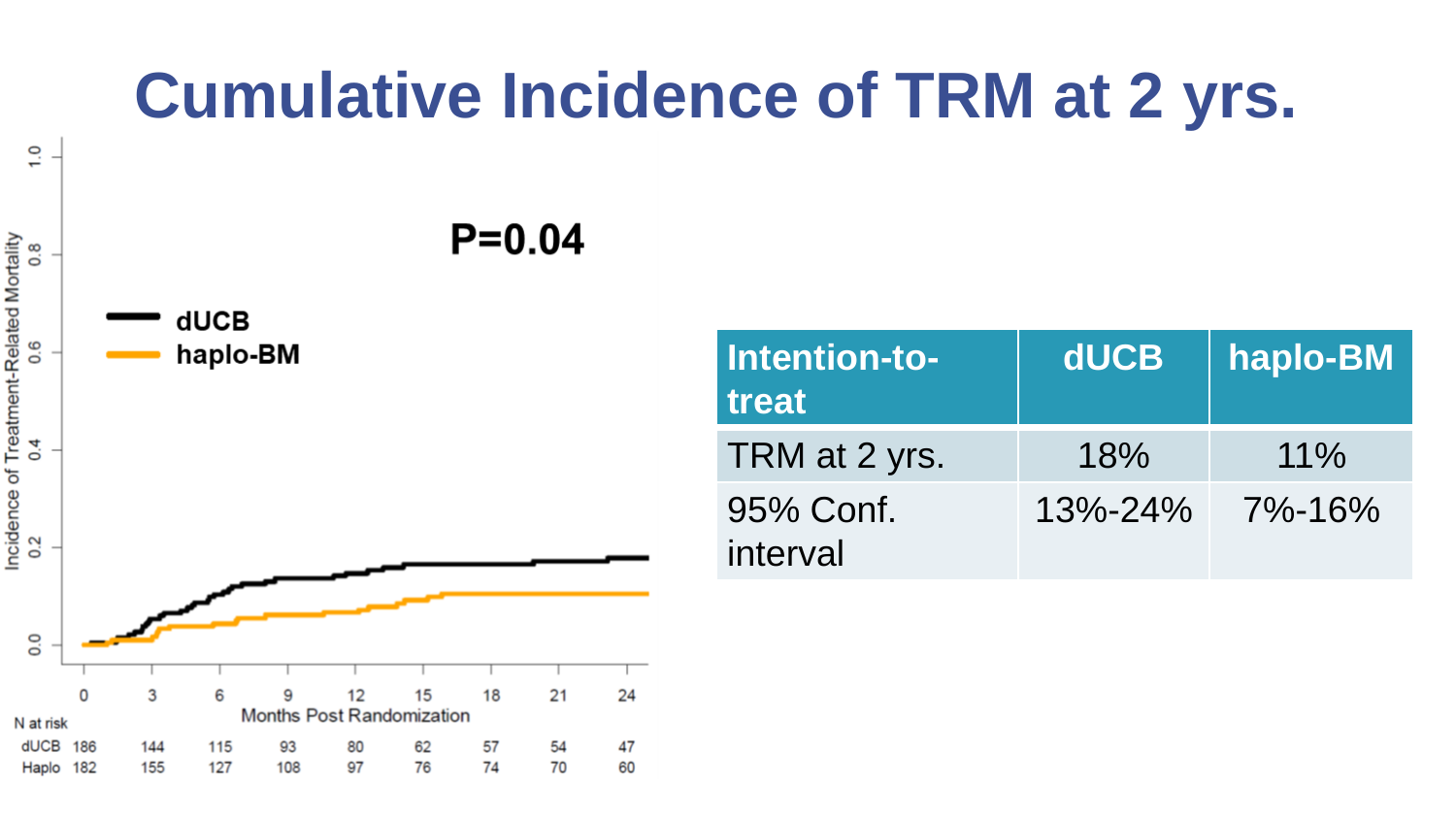#### **Overall Survival at 2 yrs.**



| Intention-to-<br>treat | <b>dUCB</b> | haplo-BM |
|------------------------|-------------|----------|
| Number of<br>events    | 117         | 104      |
| OS at 2 yrs.           | 46%         | 57%      |
| 95% Conf.<br>interval  | 38%-53%     | 49%-64%  |
| <b>Main COD</b>        | <b>dUCB</b> | haplo-BM |
| <b>Primary disease</b> | 55          | 46       |
| Infections             | 16          | 13       |
| Organ failure          | 14          | 8        |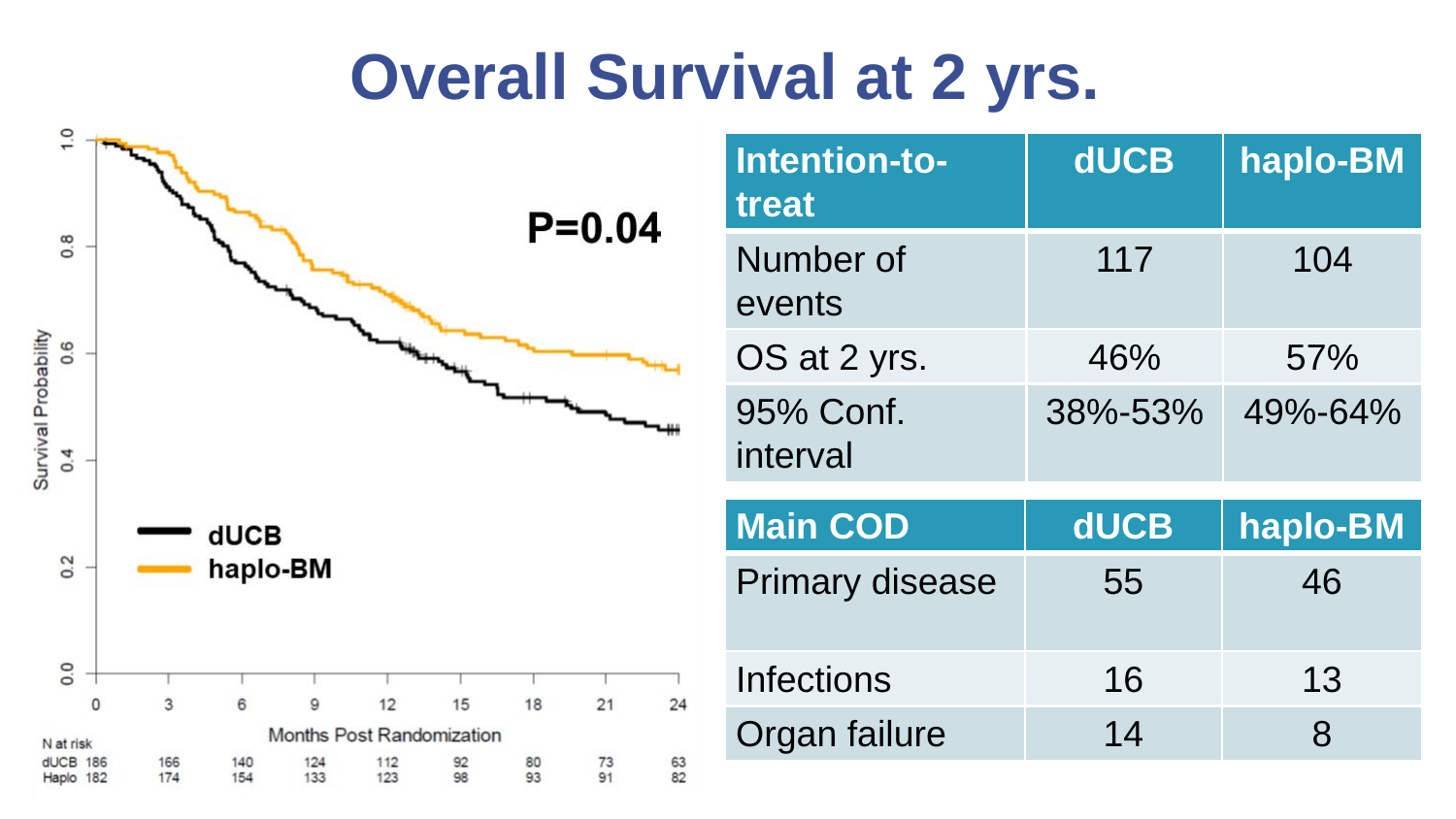### **Neutrophil Recovery by Treatment Arm**

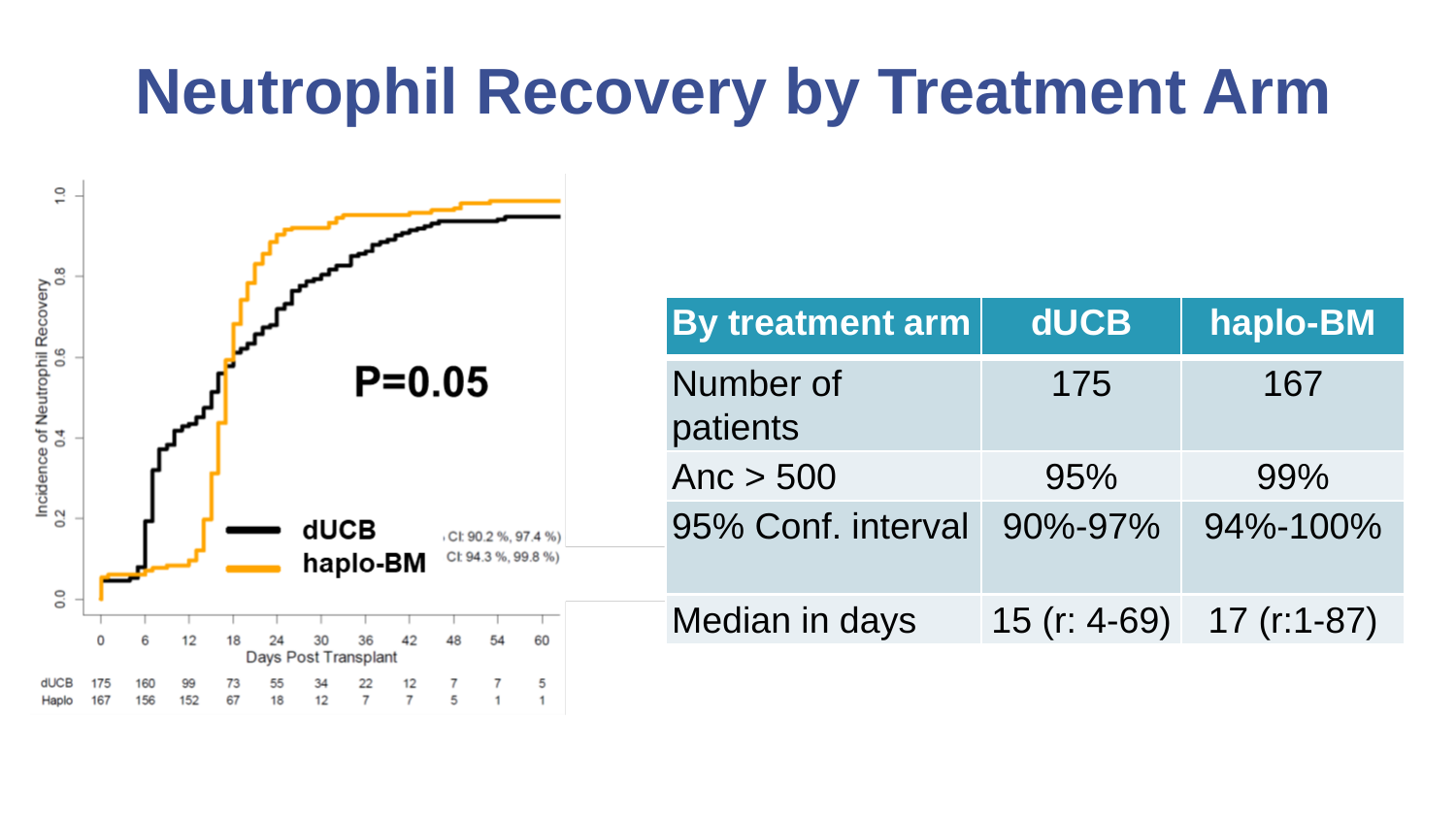#### **Platelet Recovery > 20K by Treatment Arm**



| <b>By treatment arm</b>   | <b>dUCB</b> | haplo-BM                     |
|---------------------------|-------------|------------------------------|
| <b>Number of patients</b> | 175         | 167                          |
| $PLT > 20K$ at<br>100days | 78%         | 84%                          |
| 95% Conf. interval        | 71%-84%     | 78%-89%                      |
| Median in days            |             | 42 (r: 7-147) 28 (r: 12-173) |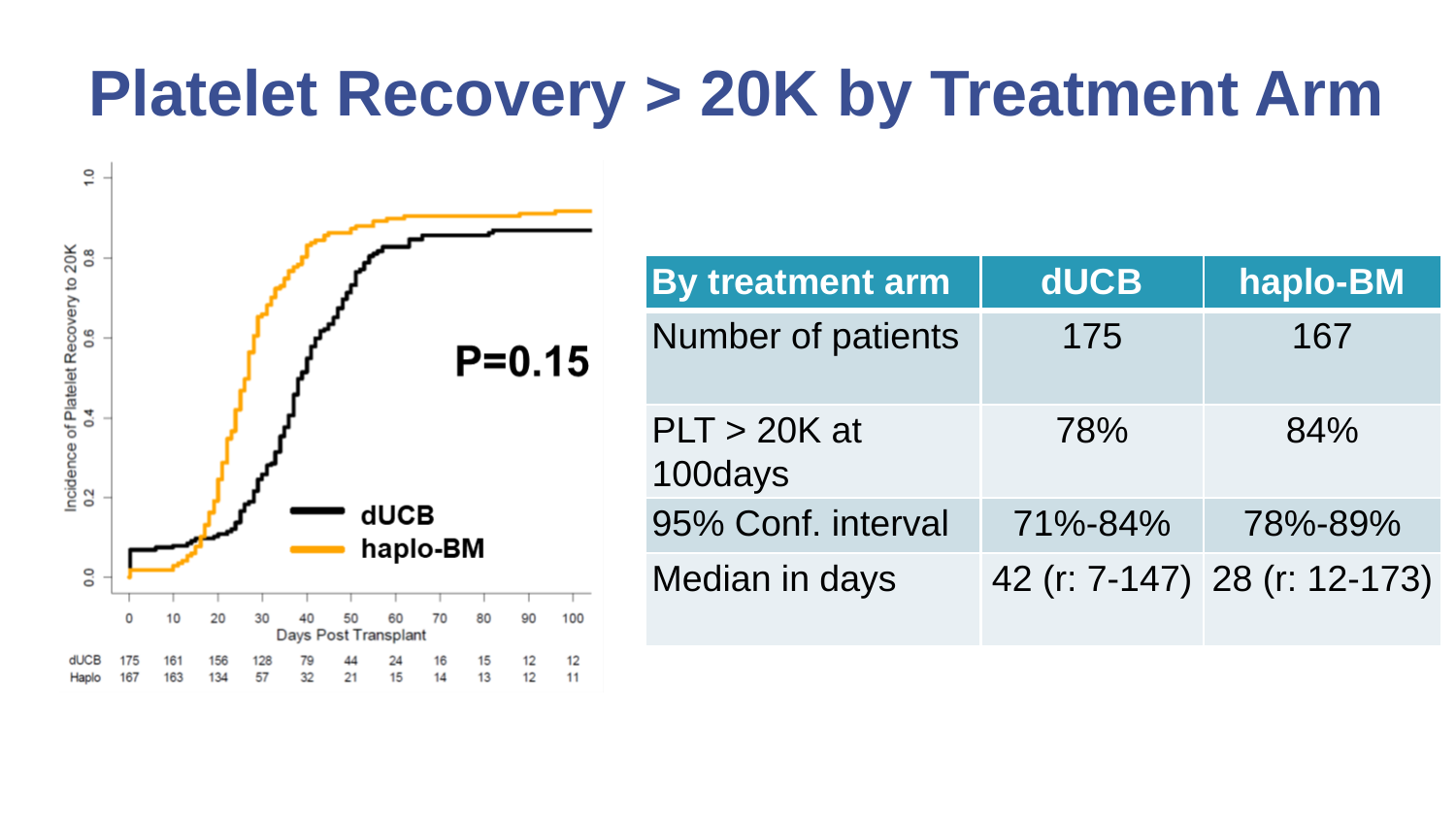### **Grades II-IV Acute GVHD at day +180 by Treatment Arm**



| By treatment arm                   | <b>dUCB</b>  | haplo-BM     |
|------------------------------------|--------------|--------------|
| Number of<br>patients              | 175          | 167          |
| aGVHD at 180<br>days               | 35%          | 28%          |
| 95% Conf. interval 28%-42% 22%-35% |              |              |
| Grades III-IV                      | 9%           | 7%           |
| 95% Conf. interval                 | $5\% - 13\%$ | $4\% - 12\%$ |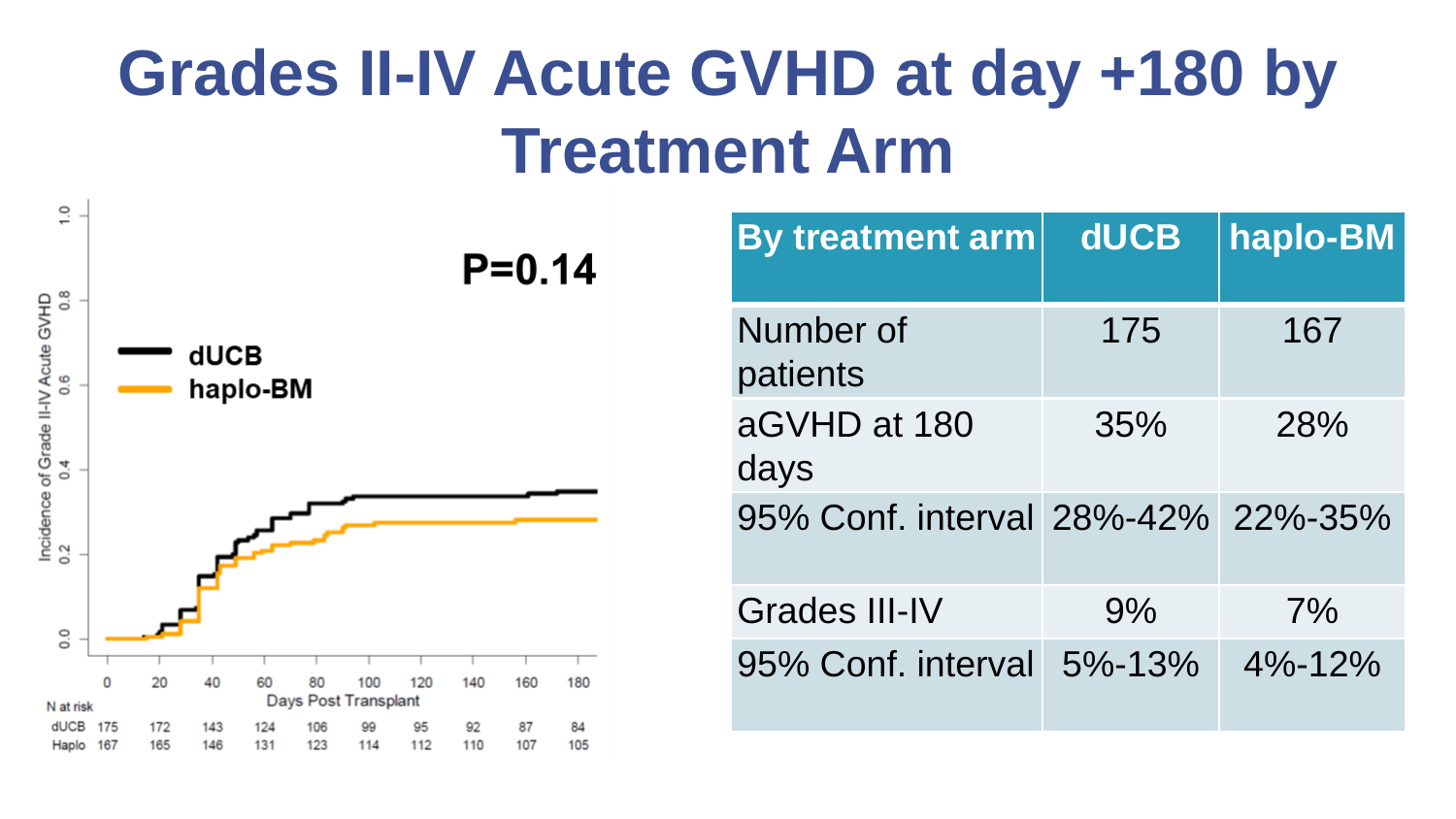### **Chronic GVHD at 2 yrs. by Treatment Arm**



| By treatment arm      | <b>dUCB</b>     | haplo-<br><b>BM</b> |
|-----------------------|-----------------|---------------------|
| Number of<br>patients | 175             | 167                 |
| cGVHD at 2 yrs.       | <b>22%</b>      | 26%                 |
| 95% Conf. interval    | 16%-29% 20%-33% |                     |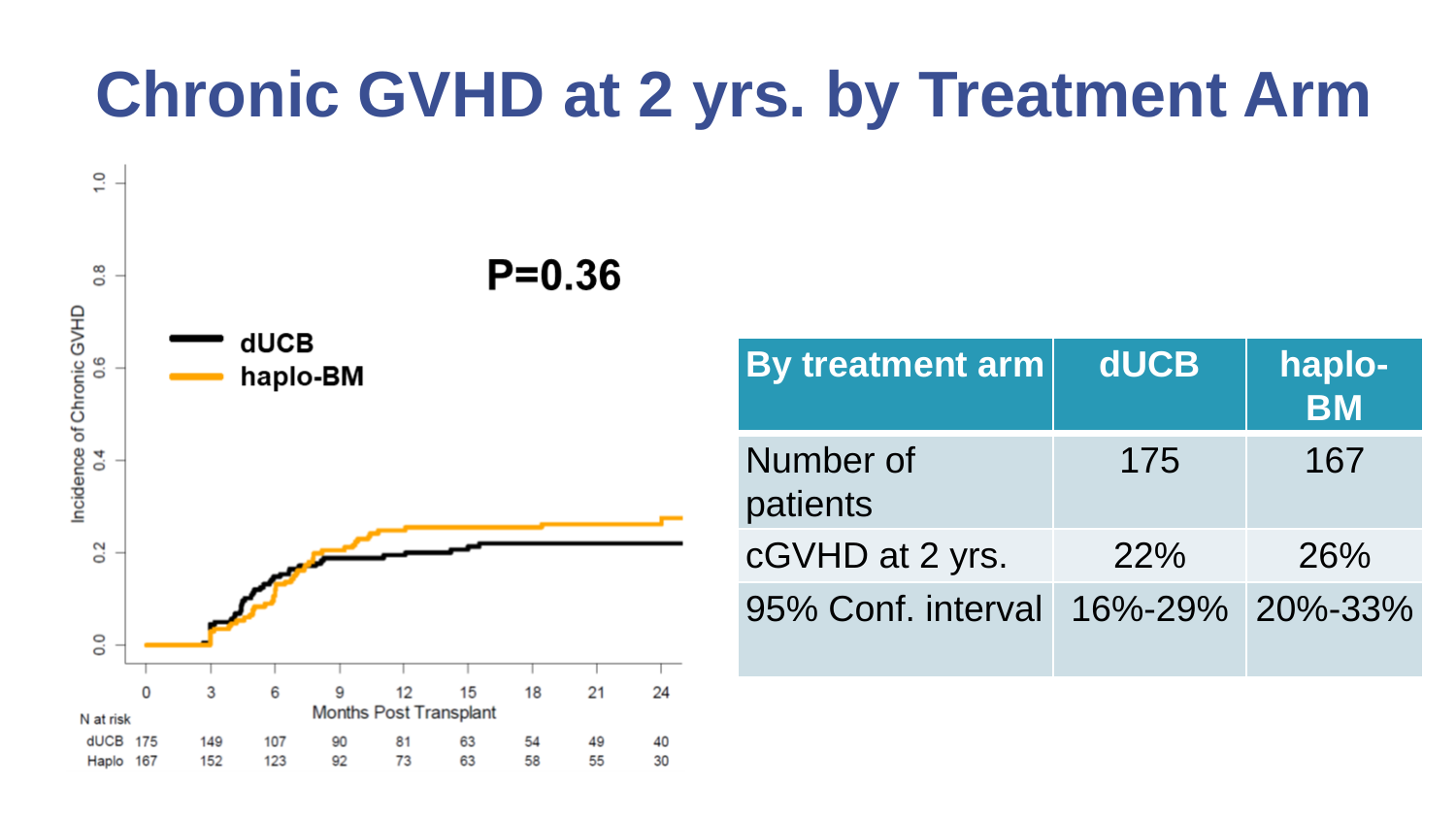

**No significant difference in PFS at 2-years between dUCB and haplo-BM with or without adjustment for transplant center.**

**Neutrophil recovery was faster in dUCB but higher incidence by day +60 in haplo-BM.** 

**TRM was lower and survival was higher in haplo-BM.**

**There were no significant differences in relapse, grade II-IV or III-IV acute GVHD, and chronic GVHD.**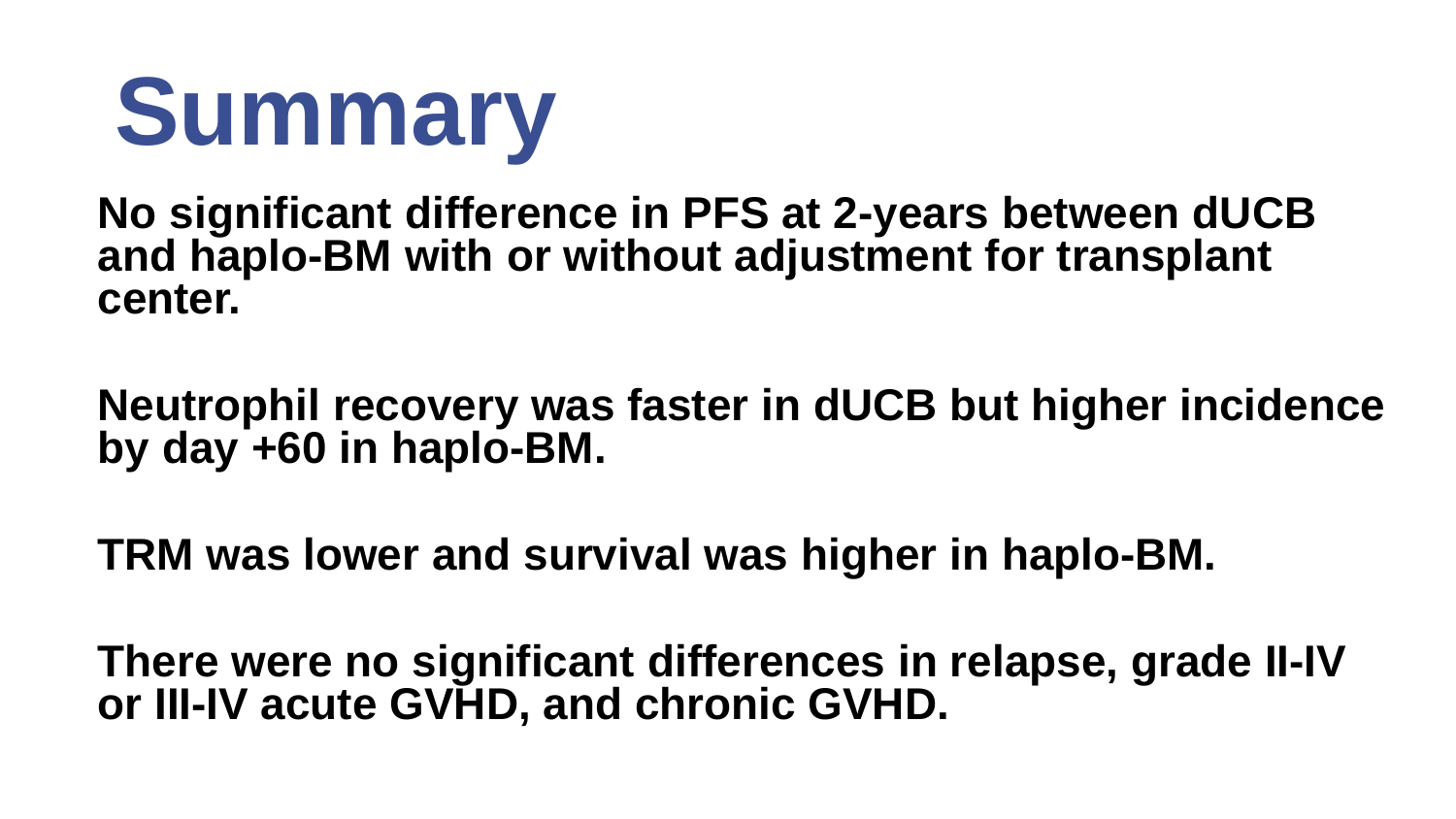## **Conclusion**

**Among the 368 patients randomized on this study, no significant difference was observed in the 2-year PFS between the dUCB and haplo-BM arms suggesting both donor types extend access to transplantation.** 

**Although the trial did not record the expected 15% difference in 2-year PFS between treatment arms in adults with hematologic malignancy, lower NRM and higher overall survival favor haplo-BM transplantation.**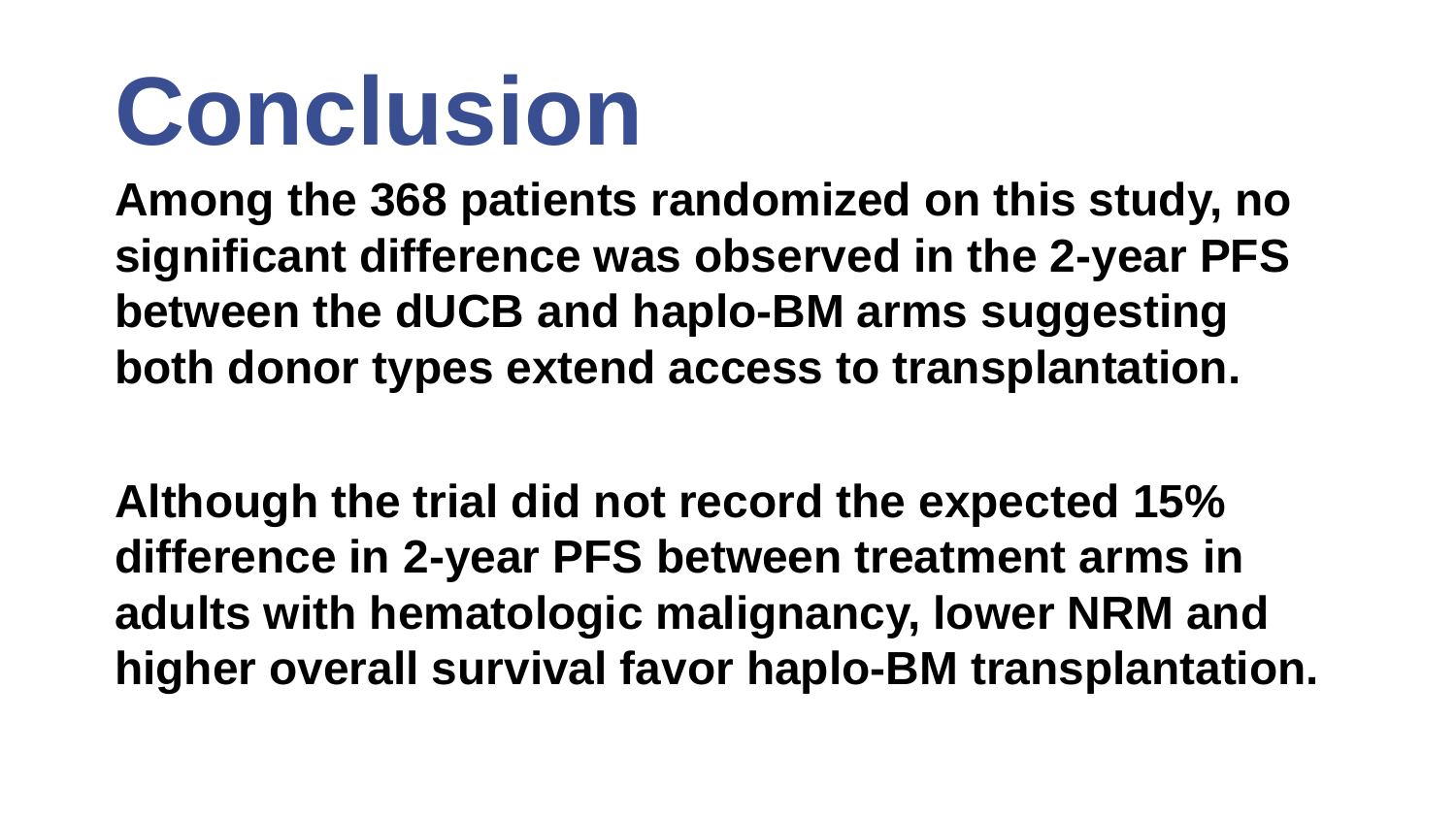### **However Taking a closer look into the data…**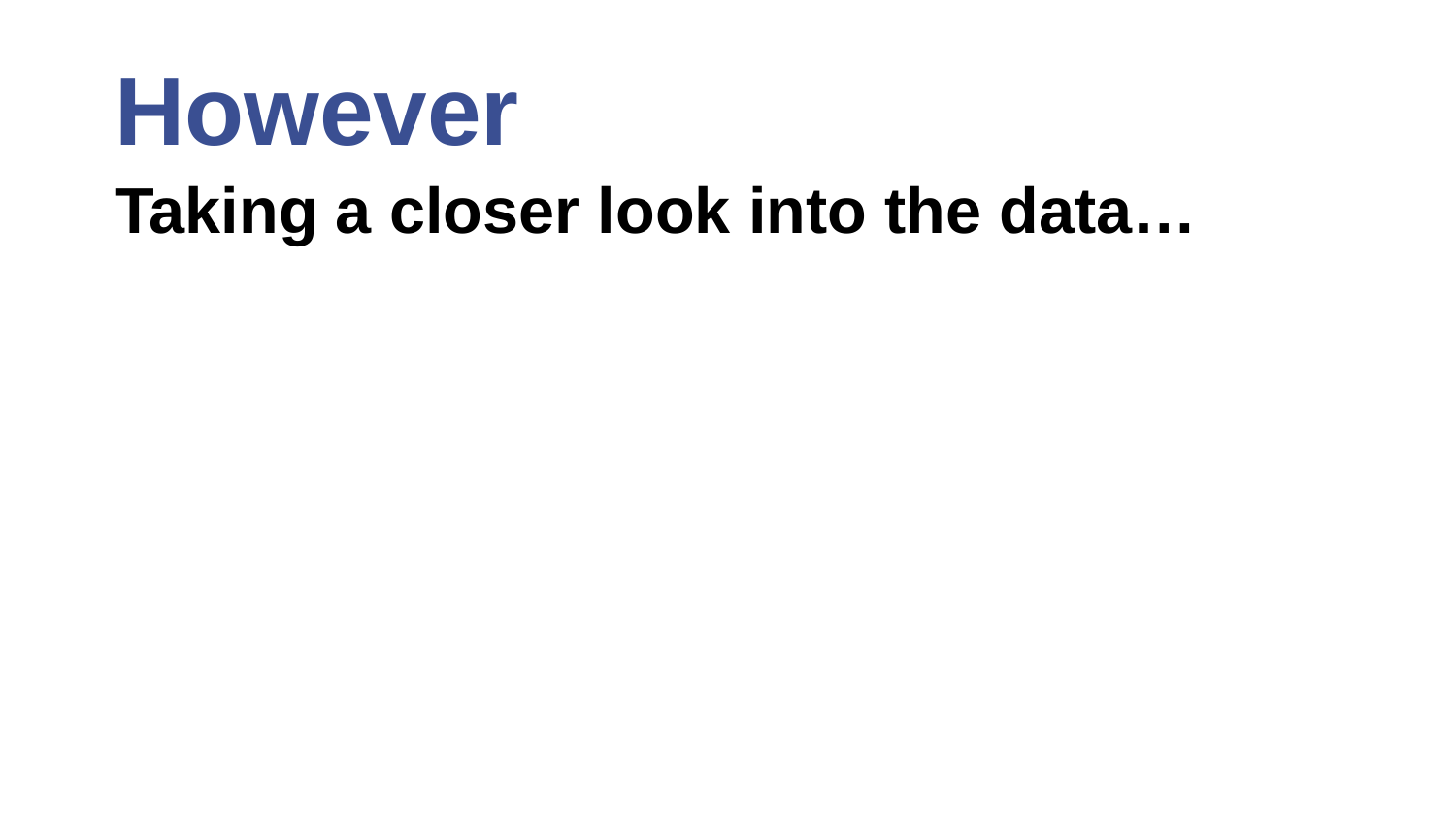## **CTN 1101 vs. The Community**

#### **Research hypothesis:**

• Outcomes from a contemporary registry study will approximate outcomes from a phase III randomized clinical trial

#### **Endpoints:**

- Primary endpoint: Progression-free survival at 2-yr post-transplant
- Secondary endpoints: hematopoietic recovery, graft failure, acute and chronic GvHD, relapse, non-relapse mortality and overall survival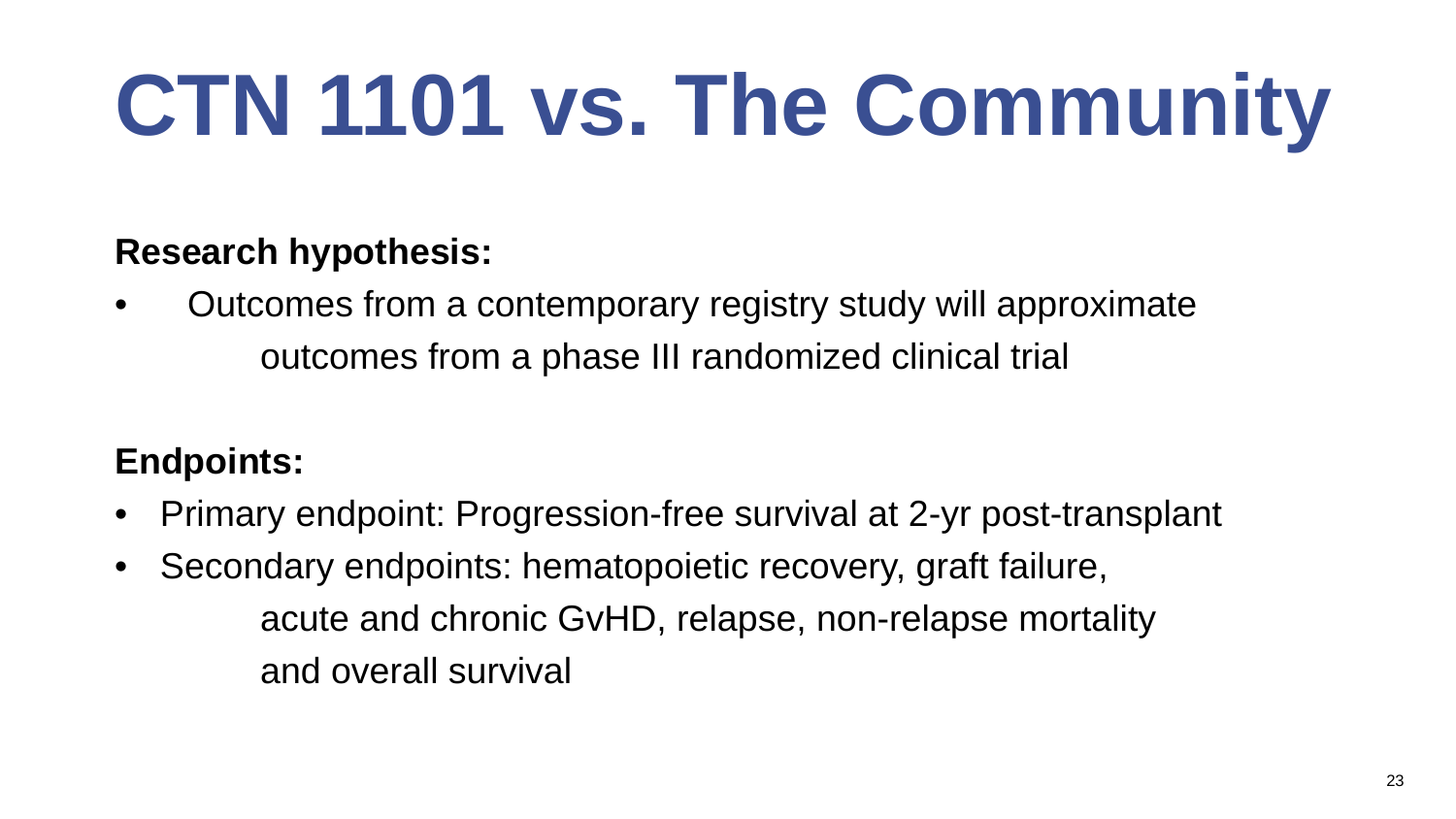## **CTN 1101 vs. The Community**

|                           | <b>CTN1101</b> |             | <b>Non-CTN1101</b> |           |             |
|---------------------------|----------------|-------------|--------------------|-----------|-------------|
| <b>Donor Type</b>         | <b>BM</b>      | <b>dUCB</b> | <b>BM</b>          | <b>PB</b> | <b>dUCB</b> |
| <b>No. of</b><br>patients | 157            | 185         | 319                | 409       | 147         |
| No. of centers            | 29             | 31          | 40                 | 73        | 38          |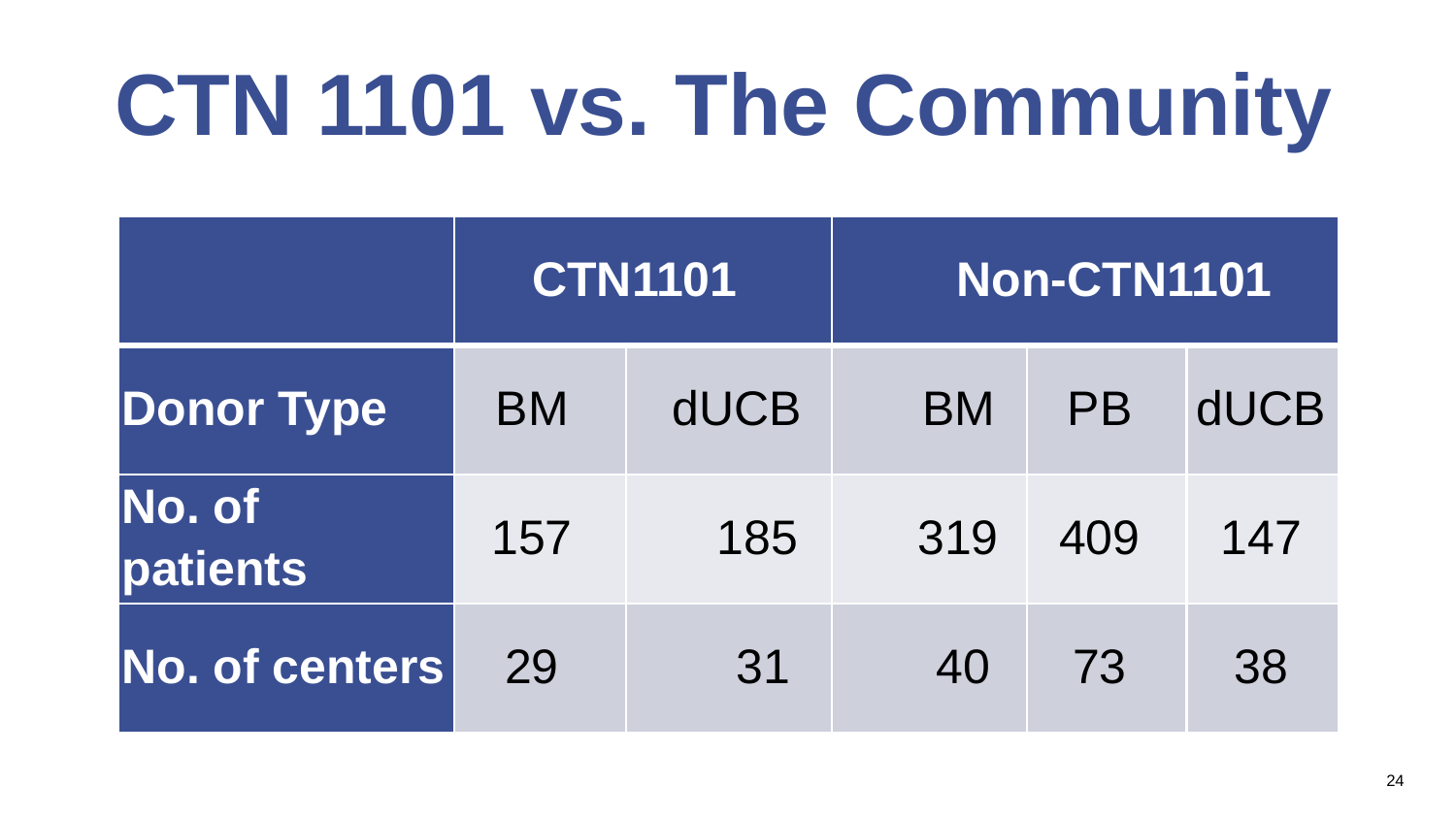# **Effect of Center Expertise**

| <b>Progression-Free Survival</b>              | <b>Hazard Ratio</b><br>(95% confidence interval) | <b>P-value</b> |
|-----------------------------------------------|--------------------------------------------------|----------------|
| Adjusted for transplant center<br>Haplo-BM    | 1.00                                             |                |
| Adjusted for transplant center<br><b>dUCB</b> | $1.27(0.92 - 1.75)$                              | 0.162          |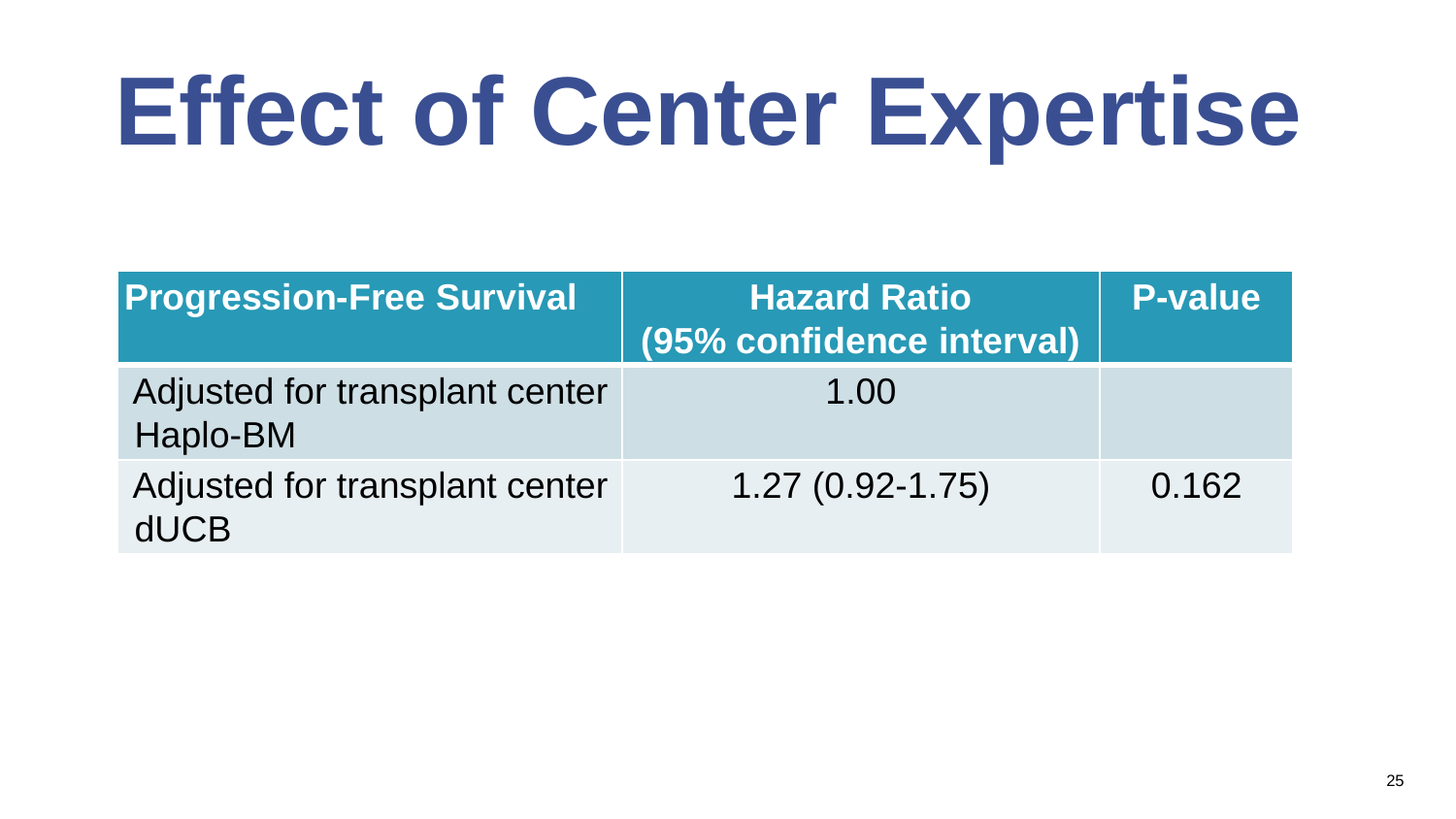### **Effect of Center Expertise**

| <b>Center experience with Haplo and dUCB</b> |                                                           |                                                        |  |  |  |
|----------------------------------------------|-----------------------------------------------------------|--------------------------------------------------------|--|--|--|
| >10 UCB transplants                          | $\vert$ <=10 UCB transplants $\vert$ <=10 UCB transplants |                                                        |  |  |  |
|                                              |                                                           | $>10$ haplo transplants $\vert$ <=10 haplo transplants |  |  |  |
| $(n=117, 10$ centers)                        | $(n=110, 2 \text{ centers})$                              | $(n=140, 21$ centers)                                  |  |  |  |

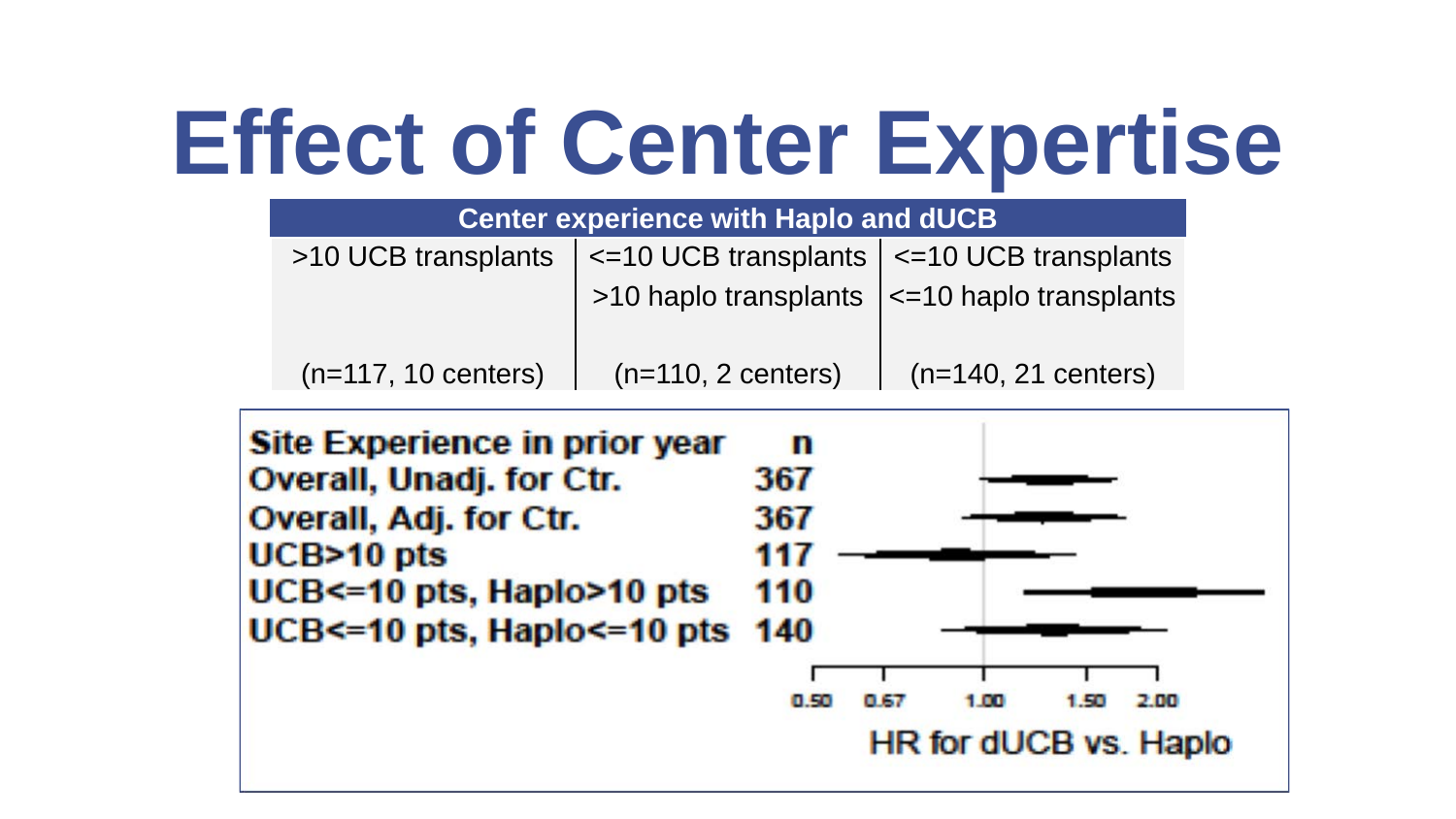# **CTN 1101 Quality of Life**

FACT-BMT: The Functional Assessment of Cancer Therapy – Bone Marrow Transplant subscale version 4.0 instrument: Physical Well-being, Social/Family Well-being, Emotional Wellbeing, and Functional Wellbeing.

MOS SF-36: The Medical Outcomes Study Short Form 36. Physical Functioning, Role Physical, Pain Index, General Health Perceptions, Vitality, Social Functioning, Role Emotional, and Mental Health Index.

Global HQL: Four standard questions to assessed patient self-assessed Karnofsky performance status, overall health and overall quality of life, (excellent, very good, good, fair, poor).

Occupational Functioning: Occupational functioning assessed current job status, type of work, number of hours of paid and unpaid work, school, importance of work and change in work goals.

EQ-5D: The EQ-5D collected data used to calculate patient-reported utilities for cost-utility analyses and contains a five item survey measuring mobility, self-care, usual activities, pain/discomfort and anxiety/depression.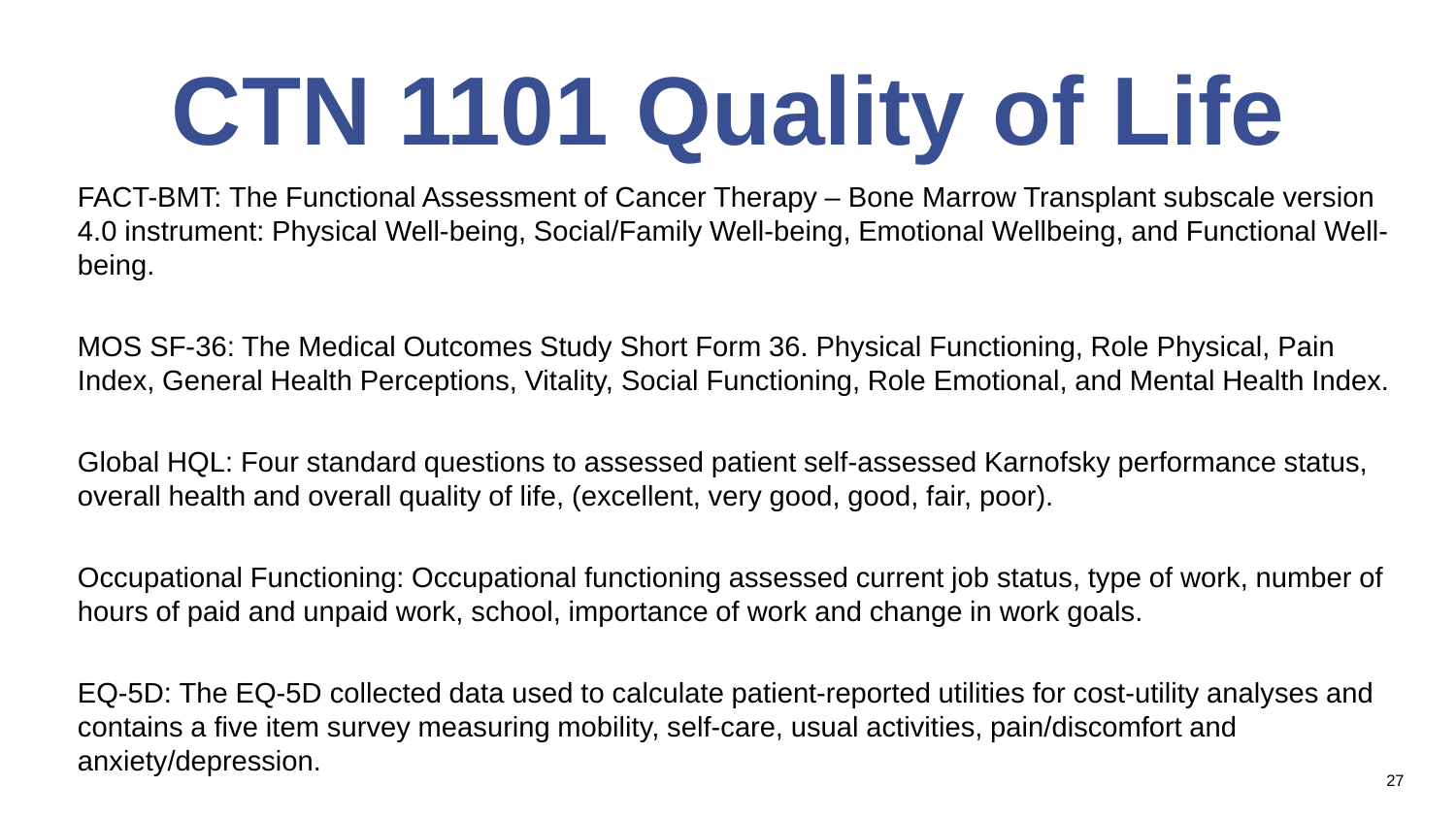### **Cost Effectiveness Analysis PI Scott Ramsey**

- Single center studies suggested that early post-HCT cost after dUCB to be higher than haplo-BM
- Hypothesis: haplo-BM more cost effective than dUCB
- Plan: obtain 2-year cost data in CTN 1101 patients
- "Glitch": insurance companies declined to provide data
- Solution: to cross reference Vizient and CIBMTR data

J Comp Eff Res. 2014 Mar;3(2):135-44.